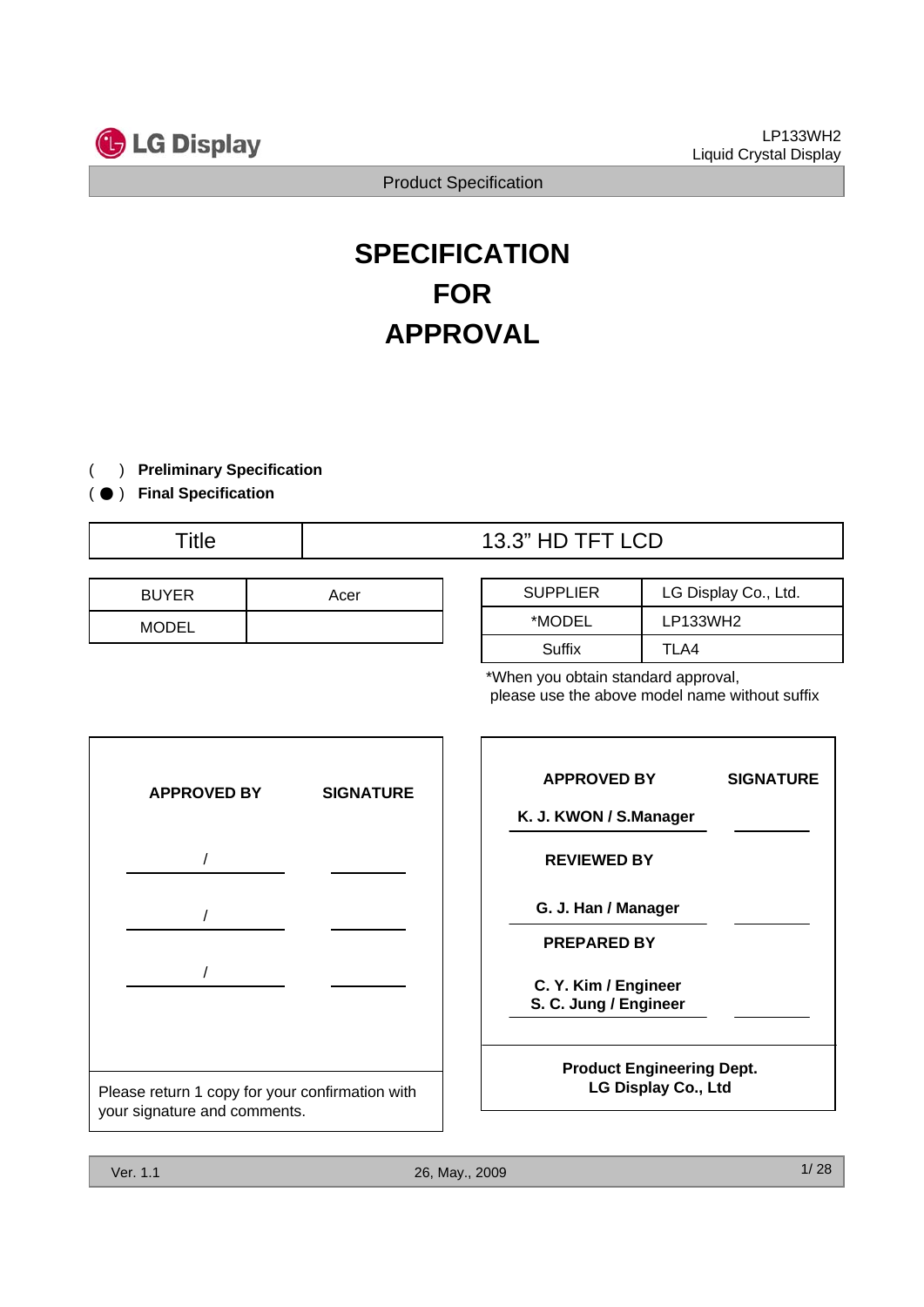

## **Contents**

| <b>No</b> | <b>ITEM</b>                                               | Page           |
|-----------|-----------------------------------------------------------|----------------|
|           | <b>COVER</b>                                              | $\mathbf{1}$   |
|           | <b>CONTENTS</b>                                           | $\overline{2}$ |
|           | RECORD OF REVISIONS                                       | 3              |
| 1         | <b>GENERAL DESCRIPTION</b>                                | $\overline{4}$ |
| 2         | ABSOLUTE MAXIMUM RATINGS                                  | 5              |
| 3         | ELECTRICAL SPECIFICATIONS                                 |                |
| $3 - 1$   | ELECTRICAL CHARACTREISTICS                                | 6              |
| $3 - 2$   | INTERFACE CONNECTIONS                                     | $\overline{7}$ |
| $3-3$     | SIGNAL TIMING SPECIFICATIONS                              | 10             |
| $3 - 4$   | SIGNAL TIMING WAVEFORMS                                   | 10             |
| $3-5$     | <b>COLOR INPUT DATA REFERNECE</b>                         | 11             |
| $3-6$     | <b>POWER SEQUENCE</b>                                     | 12             |
| 4         | <b>OPTICAL SFECIFICATIONS</b>                             | 13             |
| 5         | <b>MECHANICAL CHARACTERISTICS</b>                         | 16             |
| 6         | <b>RELIABLITY</b>                                         | 21             |
| 7         | INTERNATIONAL STANDARDS                                   |                |
| $7 - 1$   | <b>SAFETY</b>                                             | 22             |
| $7 - 2$   | <b>EMC</b>                                                | 22             |
| 8         | <b>PACKING</b>                                            |                |
| $8 - 1$   | <b>DESIGNATION OF LOT MARK</b>                            | 23             |
| $8 - 2$   | <b>PACKING FORM</b>                                       | 23             |
| 9         | <b>PRECAUTIONS</b>                                        | 24             |
| Α         | APPENDIX A. Enhanced Extended Display Identification Data | 26             |
|           |                                                           |                |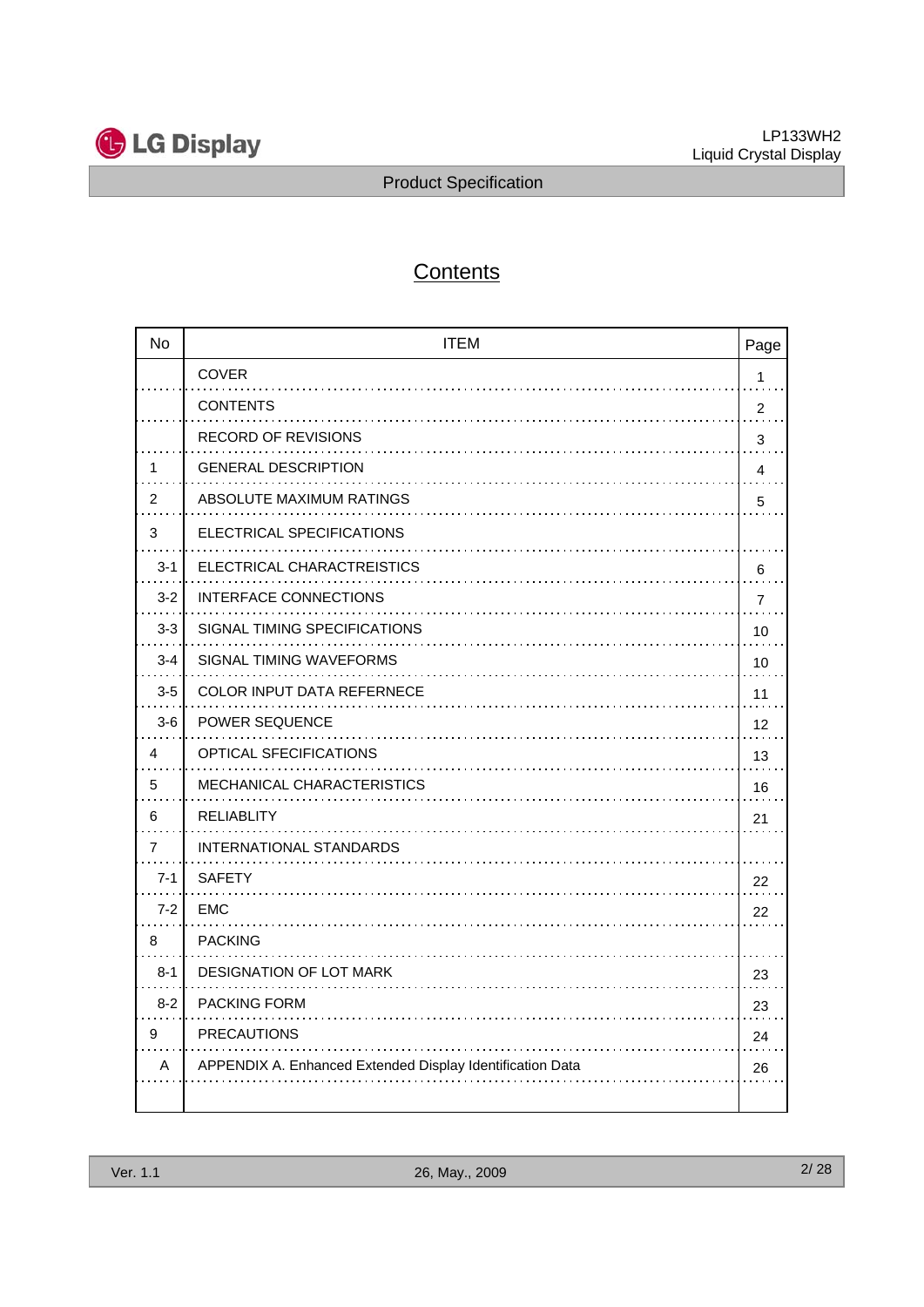

## **RECORD OF REVISIONS**

|     | Revision No   Revision Date | Page                     | Description                                                                                    |     |
|-----|-----------------------------|--------------------------|------------------------------------------------------------------------------------------------|-----|
| 0.0 | 4. Feb, 2009                | $\overline{\phantom{a}}$ | <b>First Draft</b>                                                                             | 0.0 |
| 0.1 | 16. Mar, 2009               | 13<br>14<br>19           | Updated Color Coordinates.<br>Updated Gray scale<br><b>Updated Rear view</b>                   | 0.1 |
|     |                             | 25-27                    | Updated EDID (Added Color Coordinates)                                                         |     |
| 1.0 | 31. Mar, 2009               |                          | <b>Final Draft</b>                                                                             | 1.0 |
| 1.1 | 26. May, 2009               | 26-28                    | Changed Model name (LP133WH2-TLA3 $\rightarrow$ TLA4)<br>Updated EDID Data (Model name change) | 1.1 |
|     |                             |                          |                                                                                                |     |
|     |                             |                          |                                                                                                |     |
|     |                             |                          |                                                                                                |     |
|     |                             |                          |                                                                                                |     |
|     |                             |                          |                                                                                                |     |
|     |                             |                          |                                                                                                |     |
|     |                             |                          |                                                                                                |     |
|     |                             |                          |                                                                                                |     |
|     |                             |                          |                                                                                                |     |
|     |                             |                          |                                                                                                |     |
|     |                             |                          |                                                                                                |     |
|     |                             |                          |                                                                                                |     |
|     |                             |                          |                                                                                                |     |
|     |                             |                          |                                                                                                |     |
|     |                             |                          |                                                                                                |     |
|     |                             |                          |                                                                                                |     |
|     |                             |                          |                                                                                                |     |
|     |                             | .                        |                                                                                                | .   |
|     |                             |                          |                                                                                                |     |
|     |                             |                          |                                                                                                |     |
|     |                             |                          |                                                                                                |     |
|     |                             |                          |                                                                                                | .   |
|     |                             |                          |                                                                                                |     |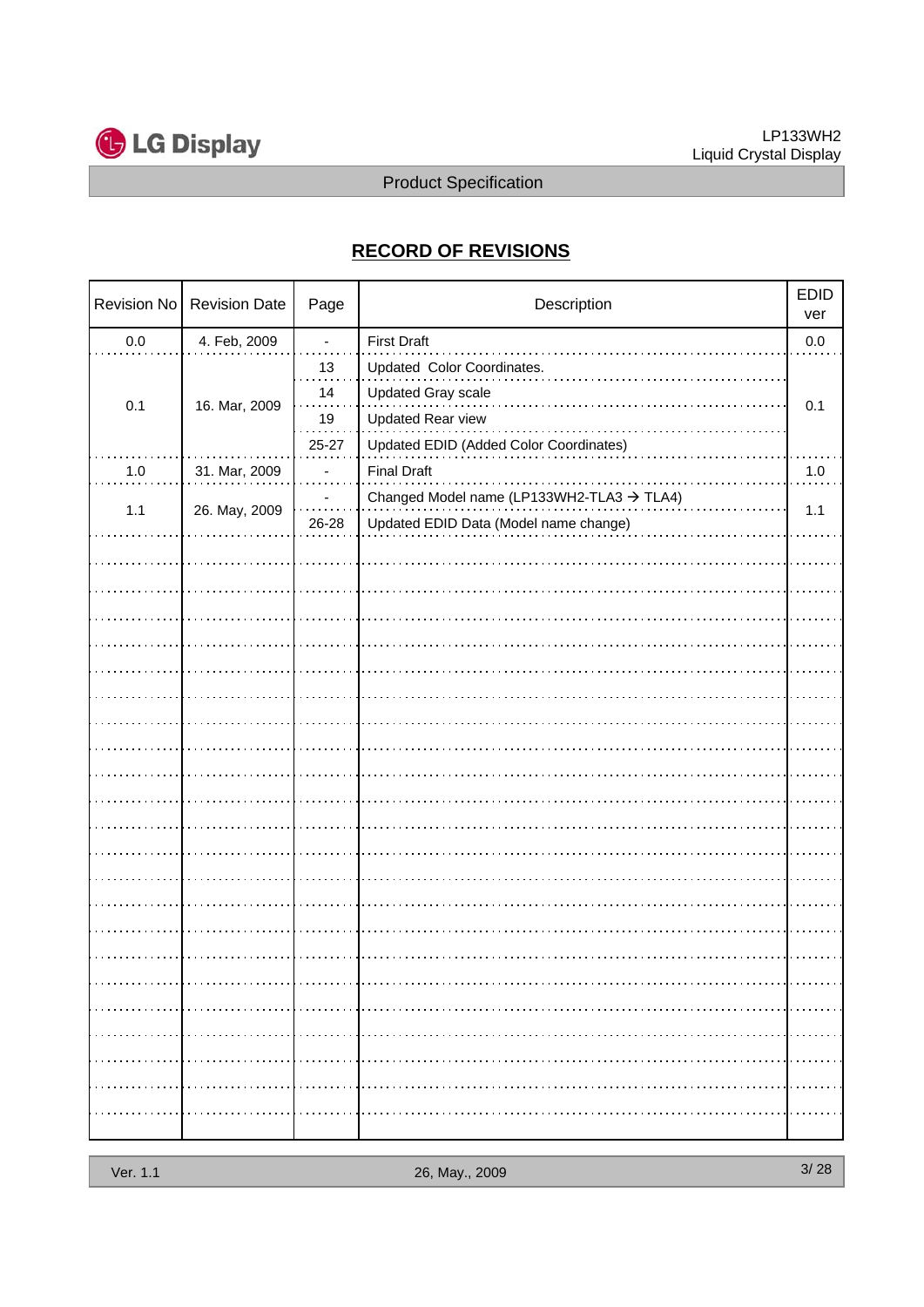

## **1. General Description**

The LP133WH2 is a Color Active Matrix Liquid Crystal Display with an integral LED backlight system. The matrix employs a-Si Thin Film Transistor as the active element. It is a transmissive type display operating in the normally white mode. This TFT-LCD has 13.3 inches diagonally measured active display area with HD resolution(1366 horizontal by 768 vertical pixel array). Each pixel is divided into Red, Green and Blue subpixels or dots which are arranged in vertical stripes. Gray scale or the brightness of the sub-pixel color is determined with a 6-bit gray scale signal for each dot, thus, presenting a palette of more than 262,144 colors.

The LP133WH2 has been designed to apply the interface method that enables low power, high speed, low EMI.

The LP133WH2 is intended to support applications where thin thickness, low power are critical factors and graphic displays are important. In combination with the vertical arrangement of the sub-pixels, the LP133WH2 characteristics provide an excellent flat display for office automation products such as Notebook PC.



## **General Features**

| Active Screen Size       | 13.3 inches diagonal                                                 |
|--------------------------|----------------------------------------------------------------------|
| Outline Dimension        | 306.3(Typ. H) $\times$ 177.7(Typ. V) $\times$ 3.6(D, Max.) mm        |
| Pixel Pitch              | $0.2148 \times 0.2148$ mm                                            |
| <b>Pixel Format</b>      | 1366 horiz. by 768 vert. Pixels RGB strip arrangement                |
| Color Depth              | 6-bit, 262,144 colors                                                |
| Luminance, White         | 220 cd/m <sup>2</sup> (Typ., $@I_{IFD}=16$ mA)                       |
| <b>Power Consumption</b> | Logic: 0.8 W (Max.), Back Light: 2.7W (Max.) @ 200nit, white pattern |
| Weight                   | 300q(Max.)                                                           |
| Display Operating Mode   | Transmissive mode, normally white                                    |
| <b>Surface Treatment</b> | Hard coating (3H), Glare treatment of the front Polarizer (Haze 0%)  |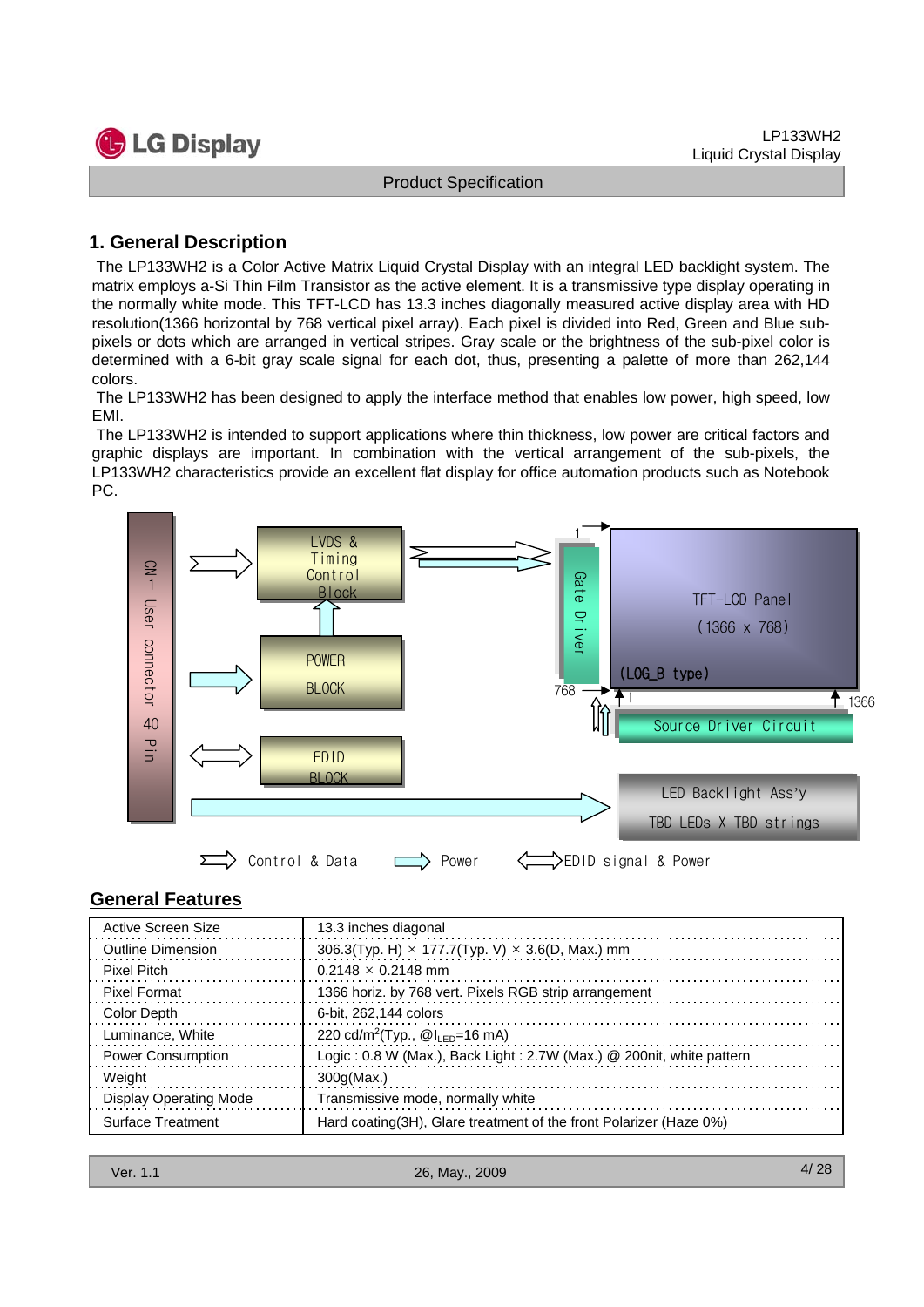

## **2. Absolute Maximum Ratings**

The following are maximum values which, if exceeded, may cause faulty operation or damage to the unit.

| Parameter                  |            |        | Values | Units | <b>Notes</b>            |  |
|----------------------------|------------|--------|--------|-------|-------------------------|--|
|                            | Symbol     | Min    | Max    |       |                         |  |
| Power Input Voltage        | VCC        | $-0.3$ | 4.0    | Vdc   | at $25 \pm 5^{\circ}$ C |  |
| Operating Temperature      | TOP        |        | 50     | ∘∩    |                         |  |
| Storage Temperature        | <b>HST</b> | $-20$  | 60     | ℃     |                         |  |
| Operating Ambient Humidity | HOP        | 10     | 90     | %RH   |                         |  |
| Storage Humidity           | <b>HST</b> | 10     | 90     | %RH   |                         |  |

#### **Table 1. ABSOLUTE MAXIMUM RATINGS**

Note : 1. Temperature and relative humidity range are shown in the figure below. Wet bulb temperature should be 39°C Max, and no condensation of water.

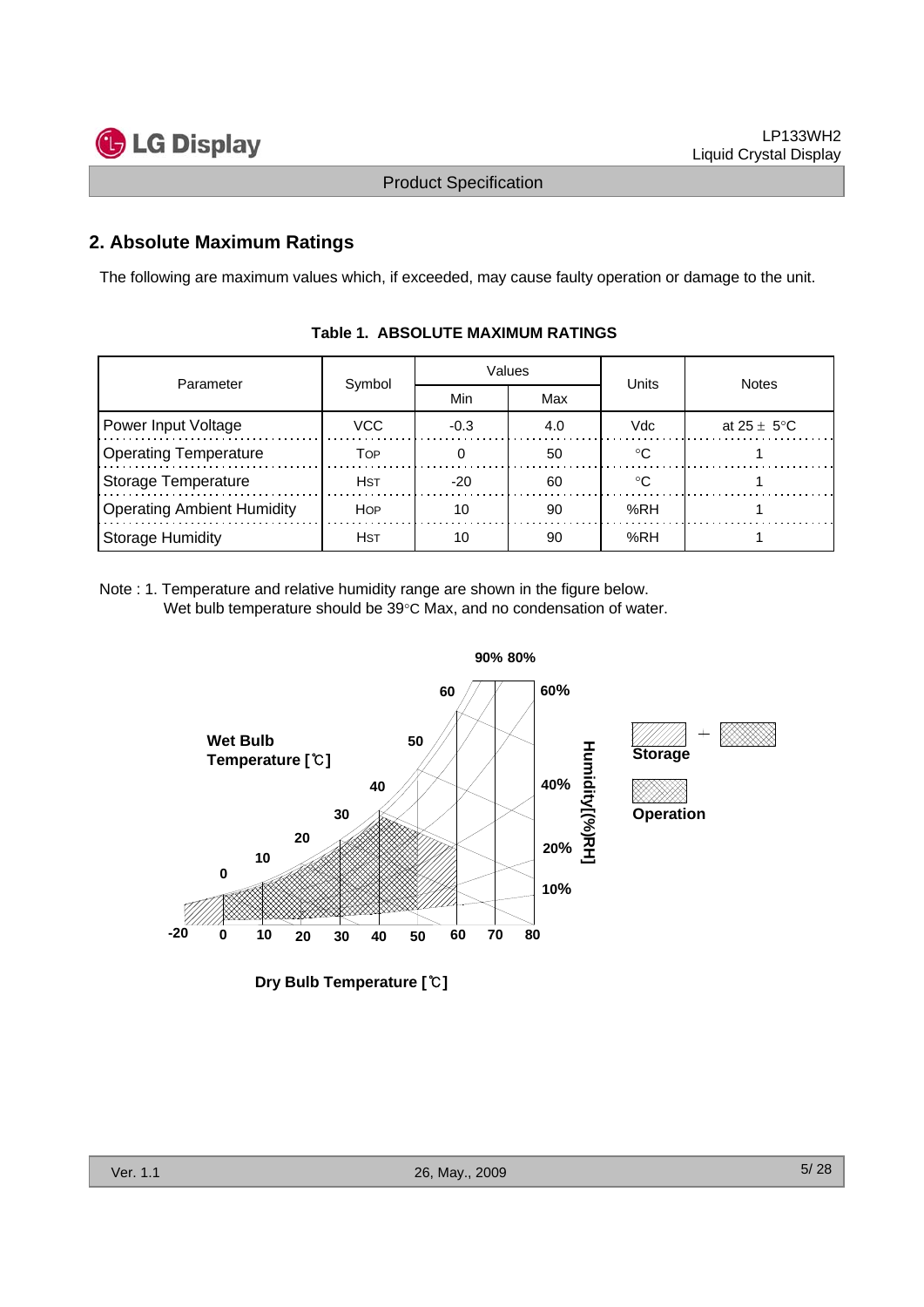## **3. Electrical Specifications**

#### **3-1. Electrical Characteristics**

The LP33WH2 requires two power inputs. The first logic is employed to power the LCD electronics and to drive the TFT array and liquid crystal. The second backlight is the input about LED BL.with LED Driver.

| Parameter                       | Symbol                       | Min                      | <b>Typ</b> | Max  | Unit          | <b>Notes</b>  |
|---------------------------------|------------------------------|--------------------------|------------|------|---------------|---------------|
| LOGIC:                          |                              |                          |            |      |               |               |
| Power Supply Input Voltage      | <b>Vcc</b>                   | 3.0                      | 3.3        | 3.6  | $\vee$        |               |
| Power Supply Input Current      | $_{\rm lcc}$                 |                          | 215        | 245  | mA            | 1             |
| Power Consumption               | Pcc                          |                          |            | 0.8  | W             | 1             |
| Power Supply Inrush Current     | $\mathsf{Icc}\_P$            |                          |            | 1800 | mA            |               |
| LVDS Impedance                  | ZLVDS                        | 90                       | 100        | 110  | Ω             | $\mathcal{P}$ |
| BACKLIGHT: ( with LED Driver)   |                              |                          |            |      |               |               |
| LED Power Input Voltage         | VLED                         | $\overline{7}$           | 12         | 20   | $\vee$        |               |
| <b>LED Power Input Current</b>  | <b>LED</b>                   |                          | 210        | 230  | mA            | 3             |
| <b>LED Power Comsumption</b>    | PLED                         |                          | 2.5        | 2.7  | W             | 3             |
| <b>LED Power Inrush Current</b> | LED P                        | $\overline{\phantom{0}}$ |            | 1000 | mA            |               |
| PWM Dimming (Duty) Ratio        | ۰                            | 20                       |            | 100  | $\frac{0}{0}$ | 4             |
| <b>PWM Frequency</b>            | F <sub>PWM</sub>             | 200                      |            | 1500 | Hz            | 5             |
| PWM High Level Voltage          | $\rm V_{\rm PWM\_H}$         | 3.0                      |            | 5    | $\vee$        |               |
| PWM Low Level Voltage           | $V_{\text{PWM}_{\text{L}}L}$ | $\Omega$                 |            | 0.5  | V             |               |
| LED_EN High Voltage             | $V_{LED_EN_H}$               | 3.0                      |            | 5    | $\vee$        |               |
| <b>LED_EN Low Voltage</b>       | V <sub>LED_EN_L</sub>        | $\Omega$                 |            | 0.5  | $\vee$        |               |
| Life Time                       |                              | 12,000                   |            | ۰    | <b>Hrs</b>    | 6             |

|  |  | <b>Table 2. ELECTRICAL CHARACTERISTICS</b> |
|--|--|--------------------------------------------|
|--|--|--------------------------------------------|

#### Note)

- 1. The specified Icc current and power consumption are under the Vcc = 3.3V , 25℃, fv = 60Hz condition whereas white pattern is displayed and fv is the frame frequency.
- 2. This impedance value is needed to proper display and measured form LVDS Tx to the mating connector.
- 3. The specified LED current and power consumption are under the Vled = 12.0V , 25℃, Dimming of Max luminance whereas White pattern is displayed and fv is the frame frequency.
- 4. The operation of LED Driver below minimum dimming ratio may cause flikering or relaibility issue.
- 5. This Spec. is not effective at 100% dimming ratio as an exception because it has DC level equivalent to 0Hz. In spite of acceptable range as defined, the PWM Frequency should be fixed and stable for more consistent brightness control at any specific level desired.
- 6. The life time is determined as the time at which brightness of LCD is 50% compare to that of minimum value at Table 7. These LED backlight has 6 strings on it and the typical current of LED's string is base on Table 2.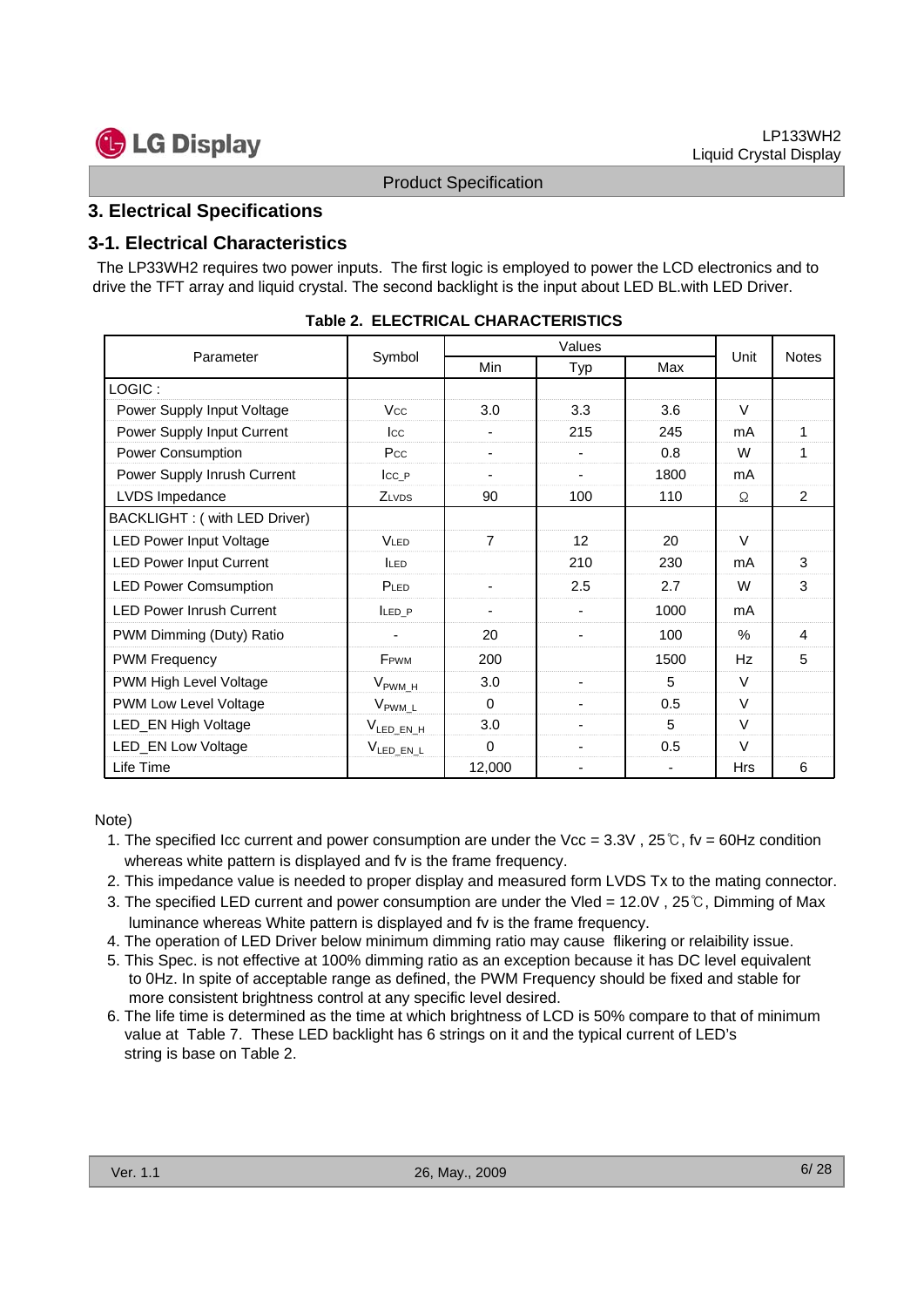

### **3-2. Interface Connections**

This LCD employs two interface connections, a 40 pin connector is used for the module electronics interface and the other connector is used for the integral backlight system.

The electronics interface connector is a model IS050-L40B-C10 manufactured by UJU.

## **Table 3. MODULE CONNECTOR PIN CONFIGURATION (CN1)**

| Pin               | Symbol          | Description                                          | Notes                                       |
|-------------------|-----------------|------------------------------------------------------|---------------------------------------------|
| $\overline{1}$    | NC              | No Connection                                        | [Interface Chip]                            |
| $\frac{2}{\cdot}$ | <b>VDD</b>      | Power Supply +3.3V                                   | $1.$ LCD:                                   |
| 3                 | <b>VDD</b>      | Power Supply +3.3V                                   | SW, Dual LVDS Receiver.                     |
| $\frac{4}{1}$     | <b>VEDID</b>    | EDID +3.3V Power                                     | 2. System: SiWLVDSRx or equivalent          |
| 5.                | NC              | Reserved (BIST)                                      | * Pin to Pin compatible with LVDS           |
| 6                 | <b>CLKEDID</b>  | EDID Clock Input                                     |                                             |
| 7                 | <b>DATAEDID</b> | EDID Data Input                                      | [Connector]<br>IS050-L40B-C10 or equivalent |
| $\frac{8}{1}$     | Odd Rx IN0-     | -LVDS Differential Data INPUT(R0-R5,G0)              |                                             |
| $\overline{9}$    | Odd Rx IN0+     | +LVDS Differential Data INPUT(R0-R5,G0)              | [Mating Connector]                          |
| 10                | VSS             | Ground                                               | 20453-040T-0x, I-PEX                        |
| 11                | Odd Rx IN1-     | -LVDS Differential Data INPUT(G1-G5,B0-B1)           | or equivalent.                              |
| 12                | Odd Rx IN1+     | +LVDS Differential Data INPUT(G1-G5,B0-B1)           |                                             |
| 13                | VSS             | Ground                                               |                                             |
| 14                | Odd Rx IN2-     | -LVDS Differential Data INPUT(B2-B5,HS,VS,DE)        | [Connector pin arrangement]                 |
| 15                | Odd Rx IN2+     | +LVDS Differential Data INPUT(B2-B5,HS,VS,DE)        |                                             |
| 16                | <b>VSS</b>      | Ground                                               |                                             |
| $17\phantom{.0}$  | Odd Rx CKIN-    | -LVDS Differential Clock INPUT                       | 40                                          |
| 18                | Odd Rx CKIN+    | +LVDS Differential Clock INPUT                       |                                             |
| $\frac{19}{1}$    | <b>VSS</b>      | Ground                                               |                                             |
| 20                | NC <sup></sup>  | No Connection                                        |                                             |
| 21                | <b>NC</b>       | No Connection                                        |                                             |
| 22                | GND             | Ground                                               |                                             |
| 23                | <b>NC</b>       | No Connection                                        |                                             |
| 24                | <b>NC</b>       | No Connection                                        |                                             |
| 25                | <b>GND</b>      | Ground                                               |                                             |
| 26                | NC <sup></sup>  | No Connection                                        |                                             |
| 27                | <b>NC</b>       | No Connection                                        |                                             |
| 28                | <b>GND</b>      | Ground                                               |                                             |
| 29                | <b>NC</b>       | No Connection                                        |                                             |
| 30                | <b>NC</b>       | No Connection                                        |                                             |
| 31                | VLED_GND        | LED Ground                                           |                                             |
| 32                | VLED_GND        | LED Ground                                           |                                             |
| $\frac{33}{1}$    | VLED_GND        | LED Ground                                           |                                             |
| 34                | NC              | No Connection                                        |                                             |
| 35                | <b>BLIM</b>     | PWM for luminance control                            |                                             |
| $\frac{36}{1}$    | BL_on           | Backlight On/Off Control (on: 2.5V~3.V, off: 0~0.5V) |                                             |
| 37                | NC              | Reserved                                             |                                             |
| 38                | <b>VLED</b>     | LED Power Supply 7V-20V                              |                                             |
| $\frac{39}{1}$    | <b>VLED</b>     | LED Power Supply 7V-20V                              |                                             |
| 40                | <b>VLED</b>     | LED Power Supply 7V-20V                              |                                             |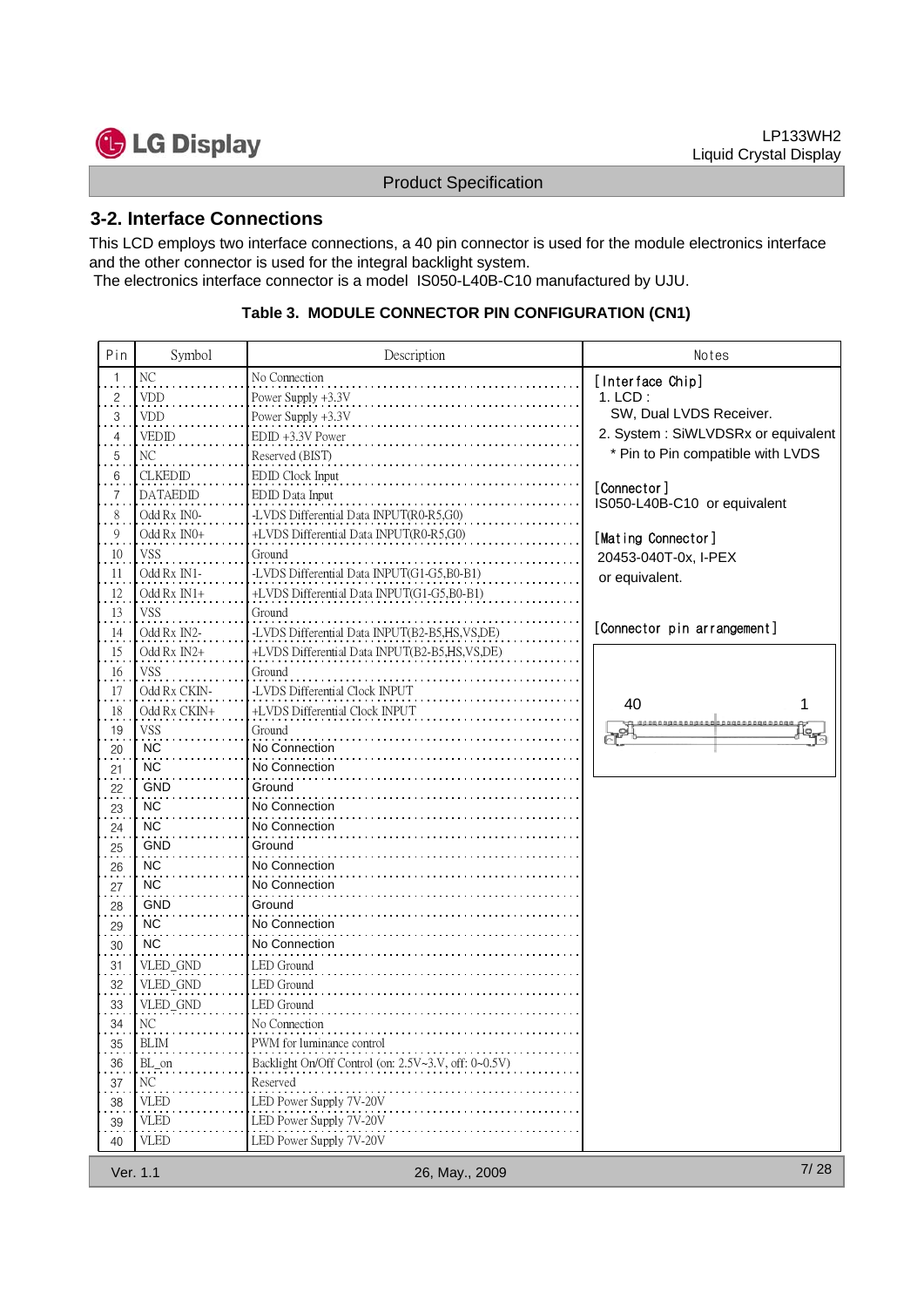## **3-3. LVDS Signal Timing Specifications**

## **3-3-1. DC Specification**



| Description                      | Symb<br>οI      | Min | Max | Unit | <b>Notes</b> |
|----------------------------------|-----------------|-----|-----|------|--------------|
| <b>LVDS Differential Voltage</b> | $V_{\text{ID}}$ | 100 | 600 | mV   |              |
| LVDS Common mode Voltage         | $\rm V_{CM}$    | 0.6 | 1.8 |      |              |
| LVDS Input Voltage Range         | $V_{IN}$        | 0.3 | 2.1 |      | ۰            |

## **3-3-2. AC Specification**

| $T_{\text{clk}}$<br><b>LVDS Clock</b><br><b>LVDS Data</b><br>۴١<br>$t_{SKEW}(F_{clk} = 1/T_{clk})$<br>1) 85MHz > Fclk $\geq$ 65MHz : -400 ~ +400<br>2) 65MHz > Fclk $\geq$ 25MHz : -600 ~ +600<br>tskew |                              |        |        |                             |                              |  |  |
|---------------------------------------------------------------------------------------------------------------------------------------------------------------------------------------------------------|------------------------------|--------|--------|-----------------------------|------------------------------|--|--|
| <b>Description</b>                                                                                                                                                                                      | Symbol                       | Min    | Max    | Unit                        | <b>Notes</b>                 |  |  |
|                                                                                                                                                                                                         | t <sub>SKEW</sub>            | $-400$ | $+400$ | ps                          | 85MHz > Fclk $\geq$<br>65MHz |  |  |
| LVDS Clock to Data Skew Margin                                                                                                                                                                          | $\mathfrak{t}_{\text{SKEW}}$ | - 600  | $+600$ | ps                          | 65MHz > Fclk $\geq$<br>25MHz |  |  |
| LVDS Clock to Clock Skew Margin (Even<br>to Odd)                                                                                                                                                        | <sup>t</sup> SKEW_EO         | $-1/7$ | $+1/7$ | $\mathsf{T}_{\mathsf{clk}}$ |                              |  |  |
| Maximum deviation<br>of input clock frequency during SSC                                                                                                                                                | $F_{DEV}$                    |        | ± 3    | %                           |                              |  |  |
| Maximum modulation frequency<br>of input clock during SSC                                                                                                                                               | $F_{MOD}$                    |        | 200    | <b>KHz</b>                  |                              |  |  |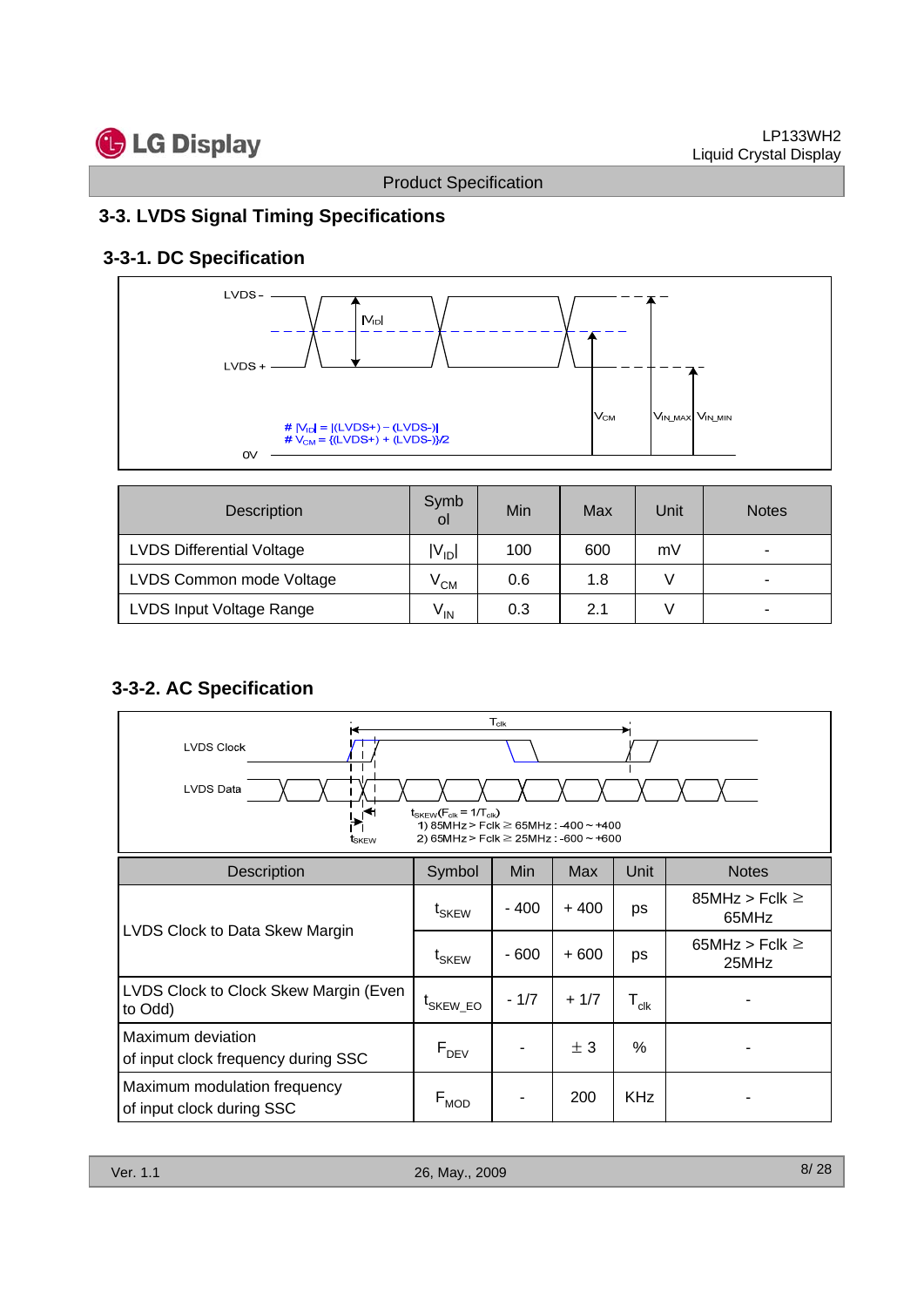



< Clock skew margin between channel >



## **3-3-3. Data Format**

1) LVDS 1 Port



< LVDS Data Format >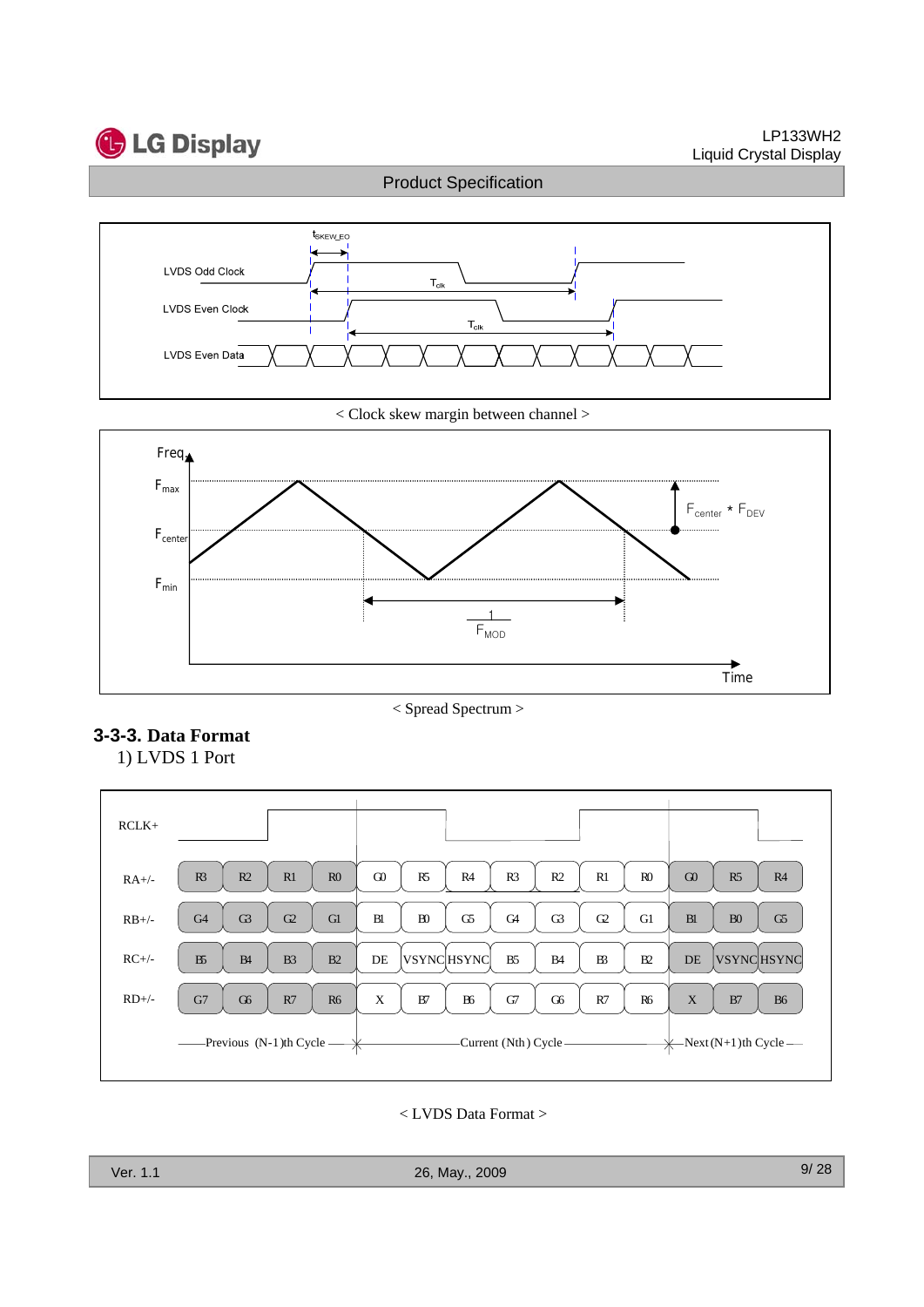## **3-4. Signal Timing Specifications**

This is the signal timing required at the input of the User connector. All of the interface signal timing should be satisfied with the following specifications and specifications of LVDS Tx/Rx for its proper operation.

| <b>I TEM</b> | Symbol                 |                   | Min.                     | Typ. | Max.                     | Unit | Note |
|--------------|------------------------|-------------------|--------------------------|------|--------------------------|------|------|
| <b>DCLK</b>  | Frequency              | $f_{CLK}$         | $\overline{\phantom{a}}$ | 72.3 | $\overline{\phantom{a}}$ | MHz  |      |
|              | Period                 | $t_{HP}$          | 1470                     | 1526 | 1582                     |      |      |
| Hsync        | Width                  | $t_{WH}$          | 24                       | 32   | 48                       | tCLK |      |
|              | <b>Width-Active</b>    | $tw_{HA}$         | 1366                     | 1366 | 1366                     |      |      |
|              | Period                 | $t_{VP}$          | 779                      | 790  | 796                      |      |      |
| Vsync        | Width                  | $t_{\text{W}}$    | $\overline{2}$           | 5    | $\overline{7}$           | tHP  |      |
|              | <b>Width-Active</b>    | t w <sub>VA</sub> | 768                      | 768  | 768                      |      |      |
|              | Horizontal back porch  | t <sub>HBP</sub>  | 72                       | 80   | 104                      |      |      |
| Data         | Horizontal front porch | $t_{HFP}$         | 8                        | 48   | 64                       | tCLK |      |
| Enable       | Vertical back porch    | $t_{VBP}$         | 7                        | 14   | 16                       |      |      |
|              | Vertical front porch   | $t_{VFP}$         | $\overline{2}$           | 3    | 5                        | tHP  |      |

#### **Table 4. TIMING TABLE**

## **3-5. Signal Timing Waveforms** Condition : V<sub>CC</sub> =3.3V

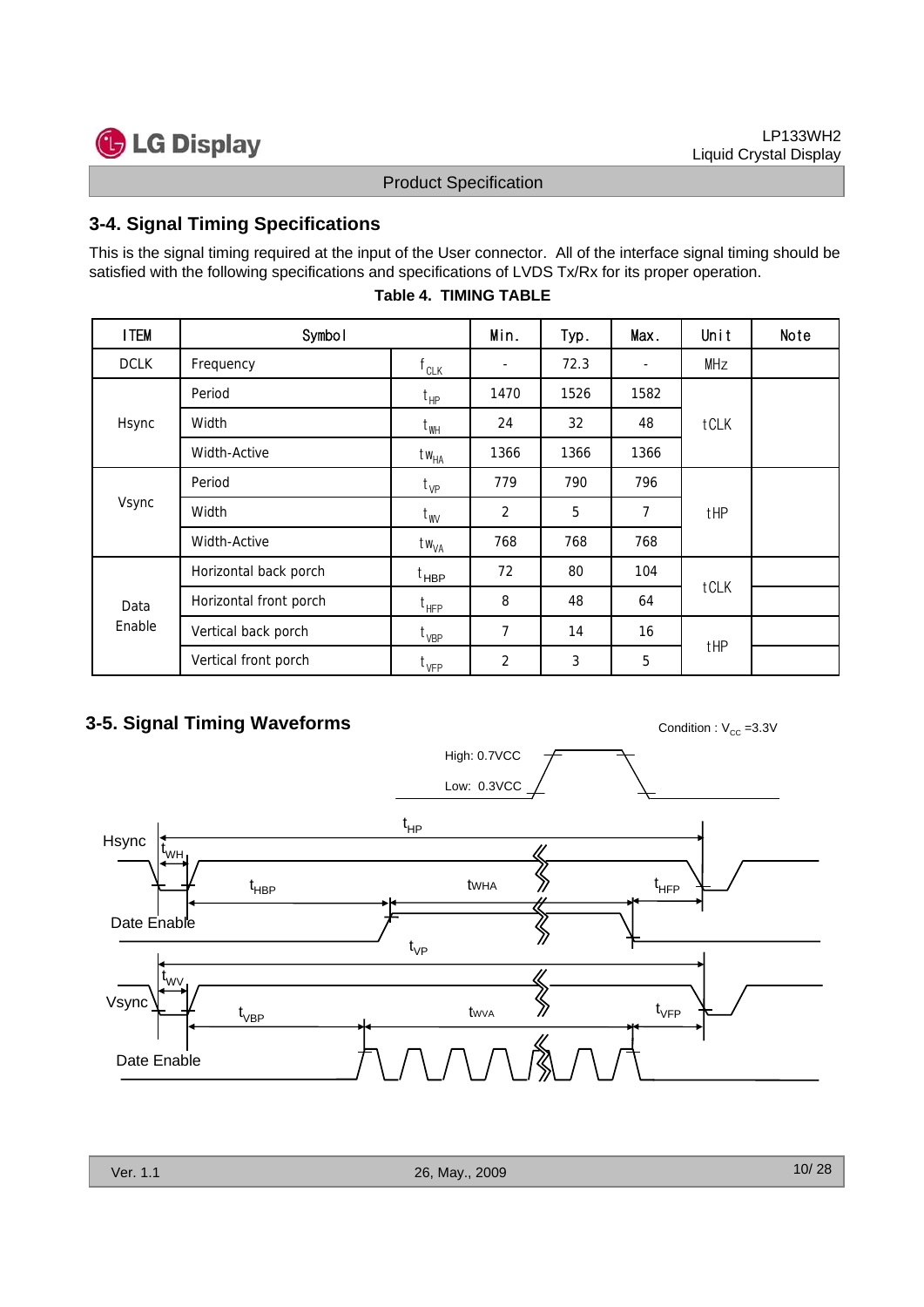## **3-6. Color Input Data Reference**

The brightness of each primary color (red,green and blue) is based on the 6-bit gray scale data input for the color ; the higher the binary input, the brighter the color. The table below provides a reference for color versus data input.

|              | Input Color Data  |              |              |                |                |              |                |              |     |                |                |              |                |                 |             |              |             |              |             |
|--------------|-------------------|--------------|--------------|----------------|----------------|--------------|----------------|--------------|-----|----------------|----------------|--------------|----------------|-----------------|-------------|--------------|-------------|--------------|-------------|
|              | Color             |              |              | <b>RED</b>     |                |              |                |              |     | <b>GREEN</b>   |                |              |                |                 |             | <b>BLUE</b>  |             |              |             |
|              |                   | <b>MSB</b>   |              |                |                |              | LSB MSB        |              |     |                |                |              |                | LSB   MSB       |             |              |             |              | <b>LSB</b>  |
|              |                   | <b>R5</b>    | <b>R4</b>    | R <sub>3</sub> | R <sub>2</sub> | <b>R1</b>    | R <sub>0</sub> | G 5          | G 4 | G <sub>3</sub> | G <sub>2</sub> | G 1          | G <sub>0</sub> | <b>B</b> 5      | <b>B4</b>   | <b>B3</b>    | <b>B2</b>   | <b>B</b> 1   | <b>B</b> 0  |
|              | <b>Black</b>      | 0            | 0            | $\pmb{0}$      | 0              | $\mathbf 0$  | 0              | $\mathbf 0$  | 0   | 0              | 0              | $\pmb{0}$    | $\mathbf 0$    | $\mathbf 0$     | $\mathbf 0$ | $\pmb{0}$    | $\mathbf 0$ | $\pmb{0}$    | $\Omega$    |
|              | Red               | $\mathbf{1}$ | $\mathbf{1}$ | 1              | 1              | 1            | 1              | $\mathbf 0$  | 0   | 0              | 0              | 0            | $\mathbf{0}$   | $\overline{0}$  | $\mathbf 0$ | $\mathbf 0$  | 0           | 0            | $\Omega$    |
|              | Green             | 0            | 0            | 0              | 0              | 0            | 0              | $\mathbf{1}$ | 1   | 1              | 1              | 1            | 1              | $\mathbf 0$     | $\mathbf 0$ | 0            | 0           | 0            | $\Omega$    |
| Basic        | Blue              | 0            | 0            | 0              | 0              | $\pmb{0}$    | 0              | 0            | 0   | 0              | 0              | 0            | 0              | $\mathbf 1$     | 1           | 1            | 1           | $\mathbf{1}$ | 1           |
| Color        | Cyan              | 0            | $\mathbf 0$  | $\mathbf 0$    | $\Omega$       | 0            | 0              | $\mathbf{1}$ | 1   | 1              | 1              | $\mathbf{1}$ | 1              | $\mathbf{1}$    | 1           | 1            | 1           | $\mathbf{1}$ |             |
|              | Magenta           | 1            | 1            | 1              | 1              | 1            | 1              | $\mathbf 0$  | 0   | 0              | 0              | 0            | 0              | 1               | 1           | 1            |             | 1            |             |
|              | Yellow            | 1            | 1            | 1              | 1              | 1            | 1 <sup>1</sup> | $\mathbf{1}$ | 1   | 1              | 1              | 1            | 1              | $\mathbf 0$     | $\mathbf 0$ | 0            | 0           | 0            | $\Omega$    |
|              | White             | $\mathbf{1}$ | $\mathbf{1}$ | 1              | 1              | $\mathbf{1}$ | 1 <sup>1</sup> | 1            | 1   | 1              | 1              | 1            | 1              | $\mathbf 1$     | 1           | $\mathbf{1}$ | 1           | $\mathbf{1}$ | 1           |
|              | RED (00)          | 0            | 0            | 0              | 0              | $\mathbf 0$  | 0              | $\mathbf 0$  | 0   | $\mathbf 0$    | 0              | 0            | 0              | I٥              | 0           | 0            | 0           | $\mathbf 0$  | $\mathbf 0$ |
|              | RED (01)          | 0            | 0            | 0              | 0              | 0            | 1              | $\mathbf 0$  | 0   | 0              | 0              | 0            | 0              | $\Omega$        | $\mathbf 0$ | 0            | 0           | 0            | $\Omega$    |
| <b>RED</b>   |                   |              |              |                |                |              |                |              |     |                |                |              |                |                 |             |              |             |              |             |
|              | <b>RED (62)</b>   | 1            | 1            | 1              |                | 1            | $\Omega$       | $\mathbf 0$  | 0   | 0              | 0              | 0            | 0              | $\mathbf 0$     | $\mathbf 0$ | 0            | $\Omega$    | 0            | $\mathbf 0$ |
|              | <b>RED (63)</b>   | $\mathbf{1}$ | $\mathbf{1}$ | 1              | 1              | $\mathbf{1}$ | 1              | $\mathbf 0$  | 0   | 0              | 0              | $\mathbf 0$  |                | 0 <sup>10</sup> | $\mathbf 0$ | 0            | $\mathbf 0$ | 0            | 0           |
|              | <b>GREEN (00)</b> | 0            | $\pmb{0}$    | 0              | 0              | $\pmb{0}$    | $\mathbf 0$    | $\pmb{0}$    | 0   | $\pmb{0}$      | 0              | $\pmb{0}$    | 0              | I٥              | $\pmb{0}$   | 0            | $\mathbf 0$ | $\pmb{0}$    | $\mathbf 0$ |
|              | <b>GREEN (01)</b> | 0            | 0            | 0              | 0              | 0            | 0              | $\mathbf 0$  | 0   | 0              | 0              | $\mathbf 0$  | 1              | $\mathbf 0$     | $\mathbf 0$ | 0            | 0           | 0            | 0           |
| <b>GREEN</b> |                   |              |              |                |                |              |                |              |     |                |                |              |                |                 |             |              |             |              |             |
|              | <b>GREEN (62)</b> | 0            | 0            | 0              | 0              | 0            | 0              | 1            | 1   |                | 1              | 1            | 0              | $\mathbf 0$     | 0           | 0            | 0           | 0            | 0           |
|              | <b>GREEN (63)</b> | 0            | 0            | 0              | 0              | $\pmb{0}$    | 0              | $\mathbf{1}$ | 1   | 1              | 1              | 1            | 1              | $\mathbf 0$     | $\pmb{0}$   | 0            | $\mathbf 0$ | $\mathbf 0$  | 0           |
|              | <b>BLUE (00)</b>  | 0            | $\mathbf 0$  | $\pmb{0}$      | 0              | $\mathsf 0$  |                | 0 0          | 0   | 0              | 0              | $\pmb{0}$    | $\mathbf 0$    | l 0             | $\pmb{0}$   | 0            | $\mathbf 0$ | $\pmb{0}$    | $\mathbf 0$ |
|              | <b>BLUE (01)</b>  | 0            | 0            | 0              | 0              | 0            | 0              | $\mathbf 0$  | 0   | 0              | 0              | 0            | 0              | l 0             | $\mathbf 0$ | 0            | $\mathbf 0$ | 0            | 1           |
| <b>BLUE</b>  |                   |              |              |                |                |              |                |              |     |                |                |              |                |                 |             |              |             |              |             |
|              | <b>BLUE (62)</b>  | 0            | 0            | 0              | 0              | $\mathbf 0$  | 0              | 0            | 0   | 0              | 0              | 0            | 0              | $\mathbf 1$     | 1           |              |             | 1            | $\Omega$    |
|              | <b>BLUE (63)</b>  | 0            | 0            | 0              | 0              | 0            | 0              | $\mathbf 0$  | 0   | 0              | 0              | $\mathbf 0$  | 011            |                 | 1           | 1            | 1           | 1            | 1           |

#### **Table 5. COLOR DATA REFERENCE**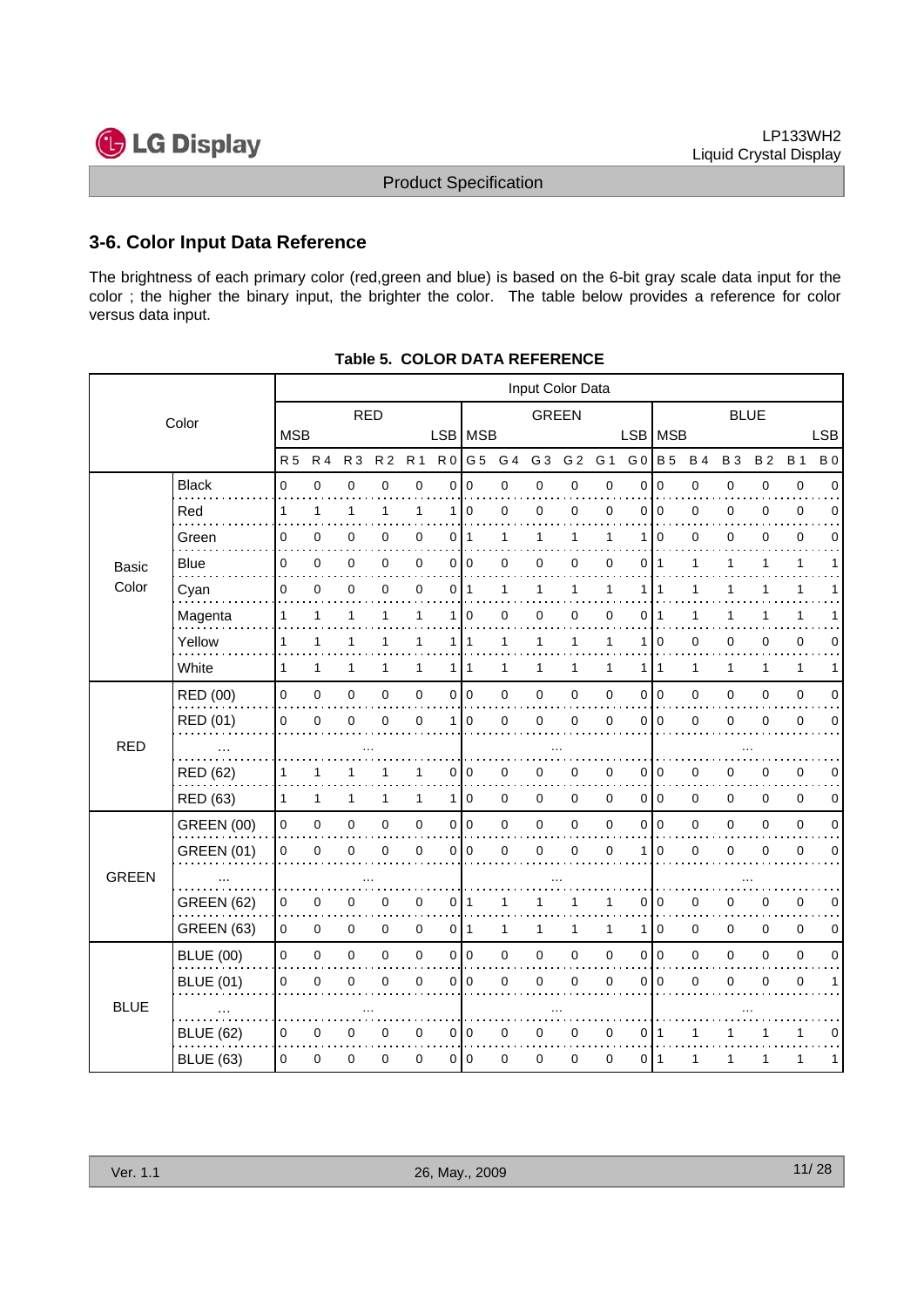



#### **Table 6. POWER SEQUENCE TABLE**

| Parameter      |         | Value |      | Units |  |  |
|----------------|---------|-------|------|-------|--|--|
|                | Min.    | Typ.  | Max. |       |  |  |
| $T_1$          | $0.5\,$ | -     | 10   | ms    |  |  |
| T <sub>2</sub> | 0       | -     | 50   | ms    |  |  |
| $T_3$          | 0       |       | 50   | ms    |  |  |
| $T_4$          | 400     |       | ۰    | ms    |  |  |
| $T_5$          | 200     |       |      | ms    |  |  |
| $T_6$          | 200     |       |      | ms    |  |  |
| T <sub>7</sub> | 3       |       | 10   | ms    |  |  |
| $\mathsf{T}_8$ | 10      |       |      | ms    |  |  |
| $T_9$          | 0       | -     | ۰    | ms    |  |  |
| $T_{10}$       | 0       |       | ۰    | ms    |  |  |
| $T_{11}$       | 10      |       |      | ms    |  |  |

#### Note)

1. Valid Data is Data to meet "3-3. LVDS Signal Timing Specifications"

2. Please avoid floating state of interface signal at invalid period.

3. When the interface signal is invalid, be sure to pull down the power supply for LCD VCC to 0V.

4. LED power must be turn on after power supply for LCD and interface signal are valid.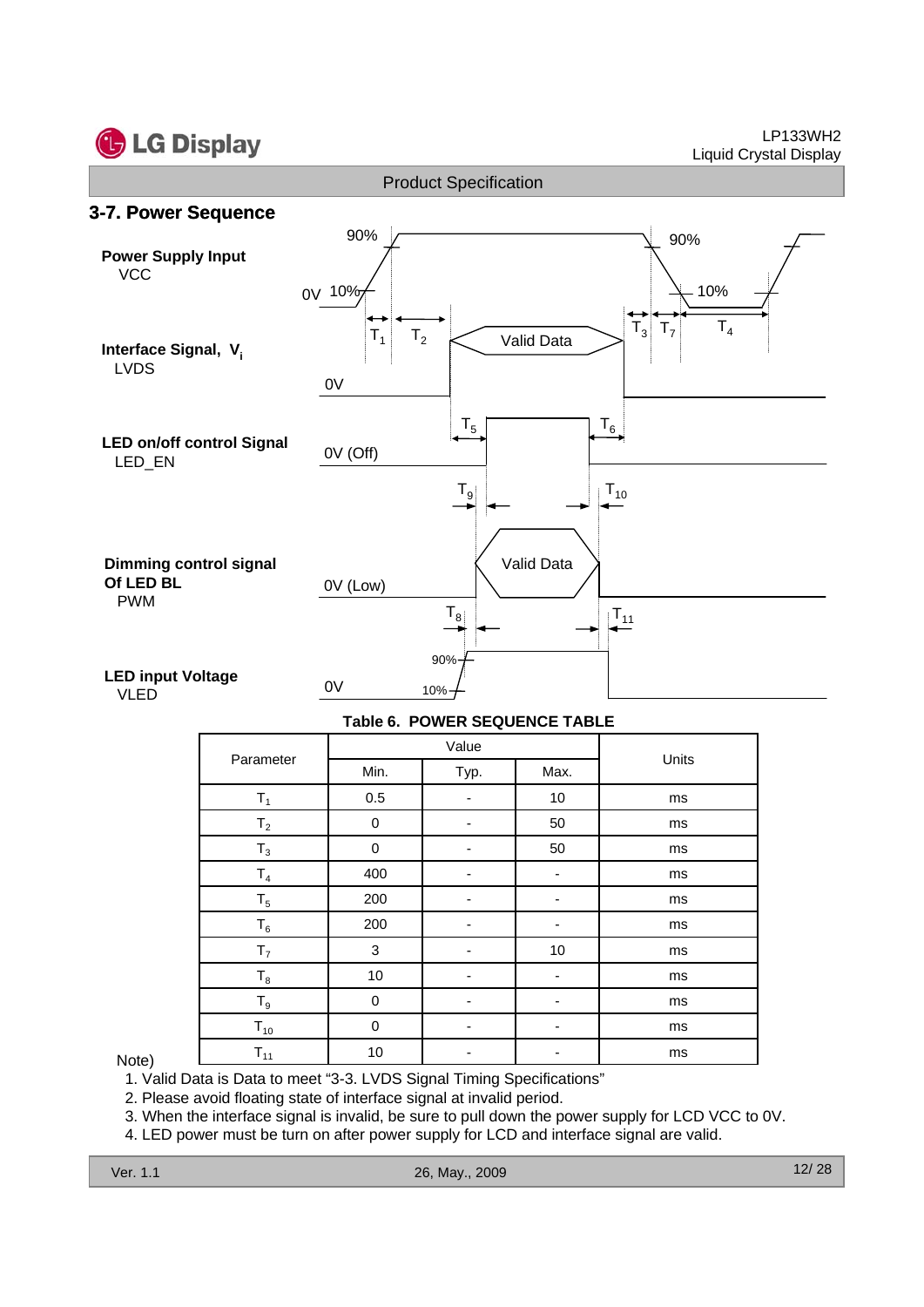

## **4. Optical Specification**

Optical characteristics are determined after the unit has been 'ON' and stable for approximately 20 minutes in a dark environment at 25°C. The values specified are at an approximate distance 50cm from the LCD surface at a viewing angle of  $\Phi$  and  $\Theta$  equal to 0°.

FIG. 1 presents additional information concerning the measurement equipment and method.



#### **FIG. 1 Optical Characteristic Measurement Equipment and Method**

**Table 7. OPTICAL CHARACTERISTICS**  $_{Ta=25\degree C, \text{ VCC}=3.3\text{V}, \text{fv}=60\text{Hz}, \text{fc1 K}=72.3\text{MHz}}$ , ILED =16 mA

| Parameter                    |                 |       | Values |       | Units             | <b>Notes</b> |  |
|------------------------------|-----------------|-------|--------|-------|-------------------|--------------|--|
|                              | Symbol          | Min   | Typ    | Max   |                   |              |  |
| <b>Contrast Ratio</b>        | <b>CR</b>       | 300   | 500    |       |                   |              |  |
| Surface Luminance, white     | $L_{WH}$        | 190   | 220    |       | cd/m <sup>2</sup> | 2            |  |
| Luminance Variation          | $\delta$ white  |       | 1.4    | 1.6   |                   | 3            |  |
| Response Time                | $Tr_R$ + $Tr_D$ |       | 16     | 25    | ms                | 4            |  |
| <b>Color Coordinates</b>     |                 |       |        |       |                   |              |  |
| <b>RED</b>                   | <b>RX</b>       | 0.555 | 0.585  | 0.615 |                   |              |  |
|                              | <b>RY</b>       | 0.320 | 0.350  | 0.380 |                   |              |  |
| <b>GREEN</b>                 | <b>GX</b>       | 0.305 | 0.335  | 0.365 |                   |              |  |
|                              | GY              | 0.515 | 0.545  | 0.575 |                   |              |  |
| <b>BLUE</b>                  | BX              | 0.130 | 0.160  | 0.190 |                   |              |  |
|                              | BY              | 0.105 | 0.135  | 0.165 |                   |              |  |
| <b>WHITE</b>                 | <b>WX</b>       | 0.283 | 0.313  | 0.343 |                   |              |  |
|                              | <b>WY</b>       | 0.299 | 0.329  | 0.359 |                   |              |  |
| Viewing Angle                |                 |       |        |       |                   | 5            |  |
| x axis, right( $\Phi$ =0°)   | $\Theta$ r      | 40    |        |       | degree            |              |  |
| x axis, left ( $\Phi$ =180°) | $\Theta$        | 40    |        |       | degree            |              |  |
| y axis, up ( $\Phi$ =90°)    | $\Theta$ u      | 10    |        |       | degree            |              |  |
| y axis, down ( $\Phi$ =270°) | $\Theta$ d      | 30    |        |       | degree            |              |  |
| <b>Gray Scale</b>            |                 |       |        |       |                   | 6            |  |
| <b>Color Gamut</b>           | C/G             |       | 45     |       | %                 |              |  |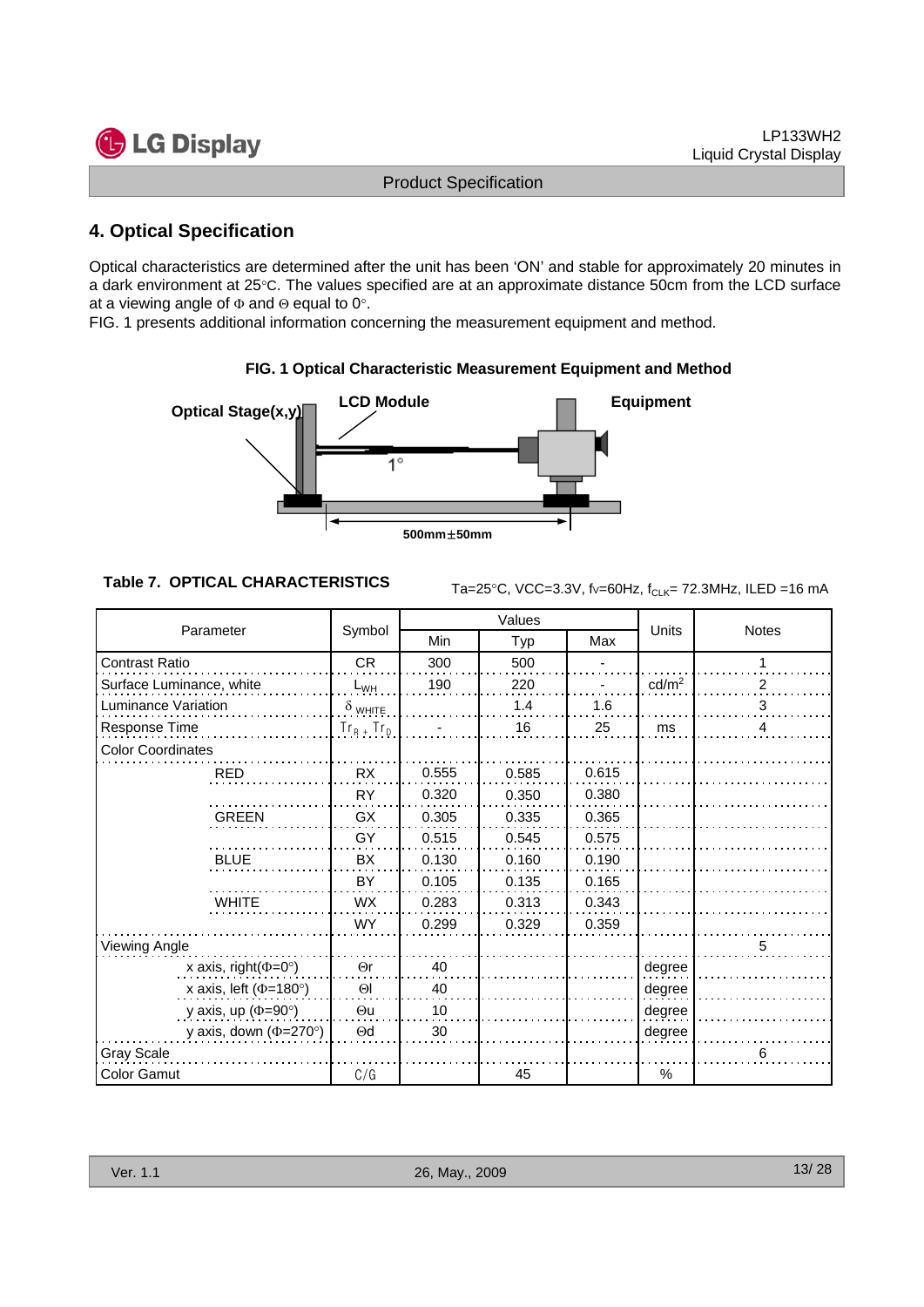

Note)

1. Contrast Ratio(CR) is defined mathematically as

Surface Luminance with all white pixels

Contrast Ratio =

Surface Luminance with all black pixels

2. Surface luminance is the average of 5 point across the LCD surface 50cm from the surface with all pixels displaying white. For more information see FIG 1.

 $L_{WH}$  = Average( $L_1, L_2, \ldots L_5$ )

3. The variation in surface luminance, The panel total variation ( $\delta_{WHTE}$ ) is determined by measuring L<sub>N</sub> at each test position 1 through 13 and then defined as followed numerical formula. For more information see FIG 2.

Maximum $(L_1, L_2, ... L_{13})$ δ WHITE <sup>=</sup> Minimum(L<sub>1</sub>, L<sub>2</sub>, ... L<sub>13</sub>)

- 4. Response time is the time required for the display to transition from white to black (rise time,  $Tr_R$ ) and from black to white(Decay Time,  $Tr_D$ ). For additional information see FIG 3.
- 5. Viewing angle is the angle at which the contrast ratio is greater than 10. The angles are determined for the horizontal or x axis and the vertical or y axis with respect to the z axis which is normal to the LCD surface. For more information see FIG 4.
- 6. Gray scale specification  $* f_y = 60Hz$

| <b>Gray Level</b>     | Luminance [%] (Typ)                                                                                                                                                                                                                                                                                                                                               |
|-----------------------|-------------------------------------------------------------------------------------------------------------------------------------------------------------------------------------------------------------------------------------------------------------------------------------------------------------------------------------------------------------------|
| L <sub>0</sub>        | 0.0                                                                                                                                                                                                                                                                                                                                                               |
| <b>T</b>              | $\begin{picture}(100,100) \put(0,0){\vector(1,0){100}} \put(15,0){\vector(1,0){100}} \put(15,0){\vector(1,0){100}} \put(15,0){\vector(1,0){100}} \put(15,0){\vector(1,0){100}} \put(15,0){\vector(1,0){100}} \put(15,0){\vector(1,0){100}} \put(15,0){\vector(1,0){100}} \put(15,0){\vector(1,0){100}} \put(15,0){\vector(1,0){100}} \put(15,0){\vector(1,0){100$ |
| L <sub>15</sub>       | 4.25                                                                                                                                                                                                                                                                                                                                                              |
| L <sub>23</sub>       | 10.9                                                                                                                                                                                                                                                                                                                                                              |
| $\lfloor .31 \rfloor$ | 21.0                                                                                                                                                                                                                                                                                                                                                              |
| L <sub>39</sub>       | - 34.8                                                                                                                                                                                                                                                                                                                                                            |
| L47                   | 52.5                                                                                                                                                                                                                                                                                                                                                              |
| L <sub>55</sub>       | 74.2                                                                                                                                                                                                                                                                                                                                                              |
| । 63                  | 100                                                                                                                                                                                                                                                                                                                                                               |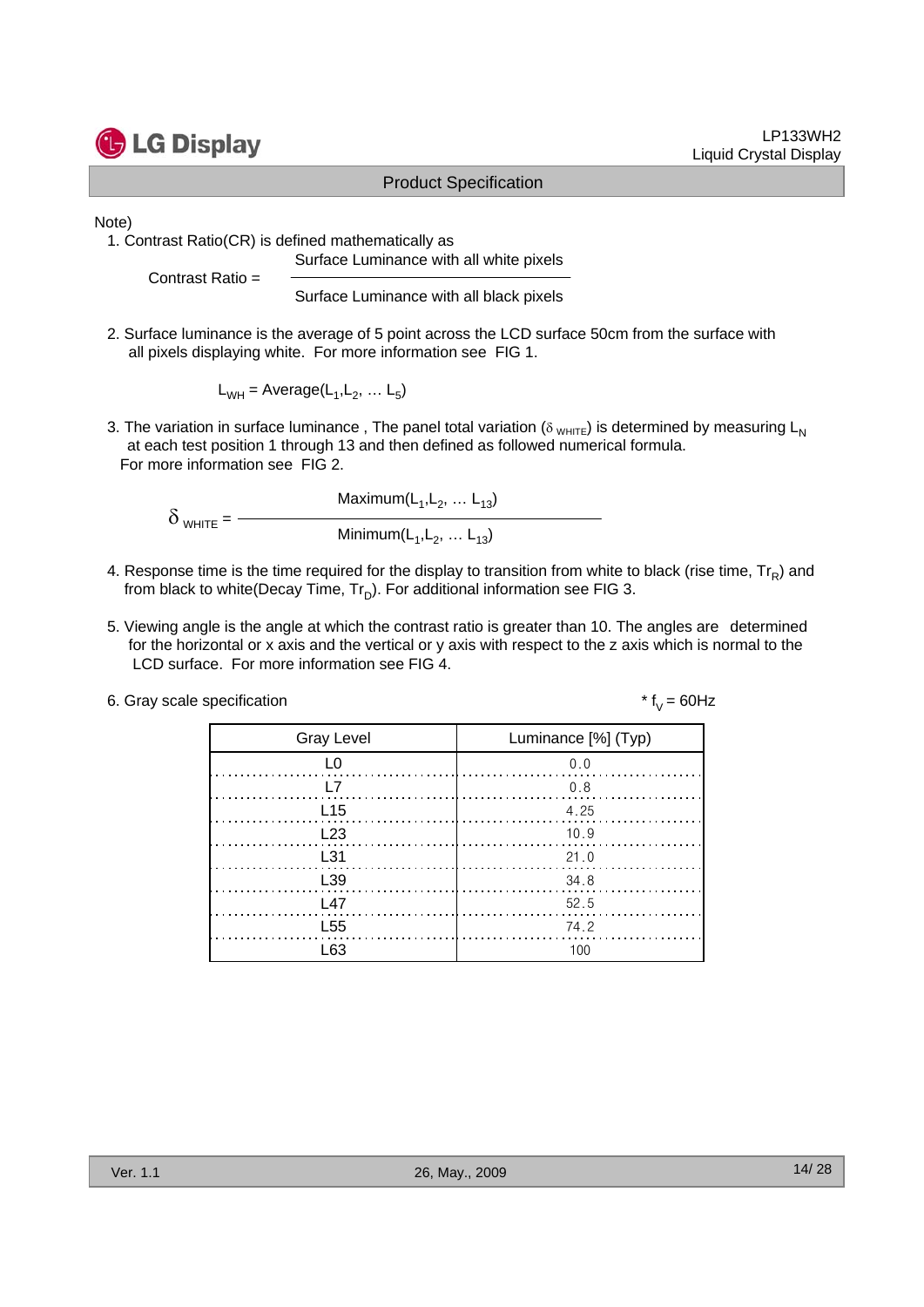

#### **FIG. 2 Luminance**

<Measuring point for Average Luminance & measuring point for Luminance variation>



#### **FIG. 3 Response Time**

The response time is defined as the following figure and shall be measured by switching the input signal for "black" and "white".

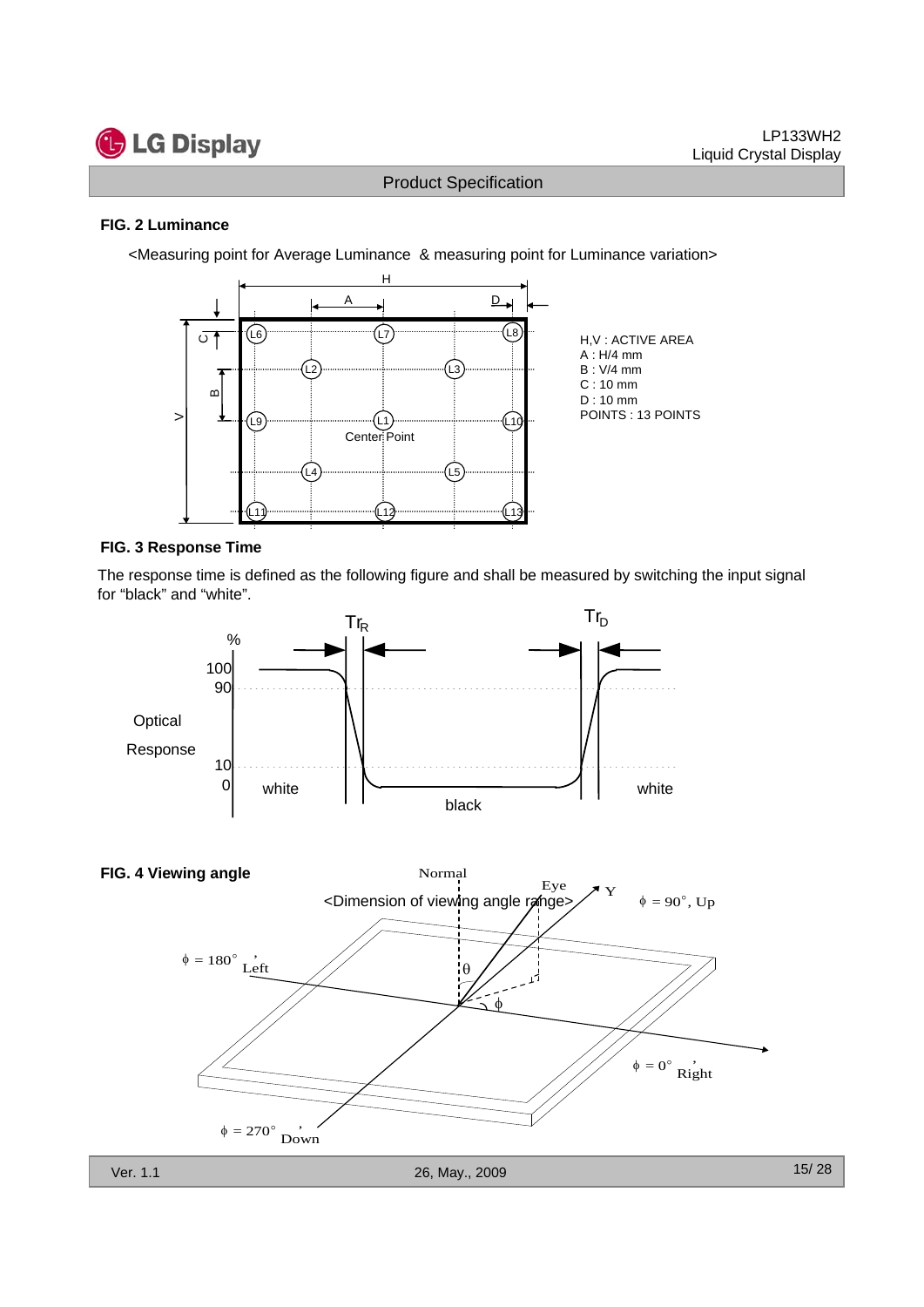

## **5. Mechanical Characteristics**

The contents provide general mechanical characteristics for the model LP133WH2. In addition the figures in the next page are detailed mechanical drawing of the LCD.

|                               | Horizontal              | $306.3 \pm 0.50$ mm                                                |  |  |  |  |
|-------------------------------|-------------------------|--------------------------------------------------------------------|--|--|--|--|
| <b>Outline Dimension</b>      | Vertical                | $177.7 \pm 0.50$ mm                                                |  |  |  |  |
|                               | Depth                   | 3.6mm(Max.)                                                        |  |  |  |  |
| Bezel Area                    | Horizontal              | 296.62 mm                                                          |  |  |  |  |
|                               | Vertical                | 168.17 mm                                                          |  |  |  |  |
| Active Display Area           | Horizontal              | 293.42mm                                                           |  |  |  |  |
|                               | Vertical                | 164.97 mm                                                          |  |  |  |  |
| Weight                        | 300g(Max.)              |                                                                    |  |  |  |  |
| <b>Surface Treatment</b>      |                         | Hard coating(3H), Glare treatment of the front Polarizer (Haze 0%) |  |  |  |  |
| <b>Mother Glass Thickness</b> | Upper Glass (C/F Glass) | $0.50 + 0.05 / -0.03$ mm                                           |  |  |  |  |
|                               | Lower Glass (TFT Glass) | $0.50 + 0.05 / -0.03$ mm                                           |  |  |  |  |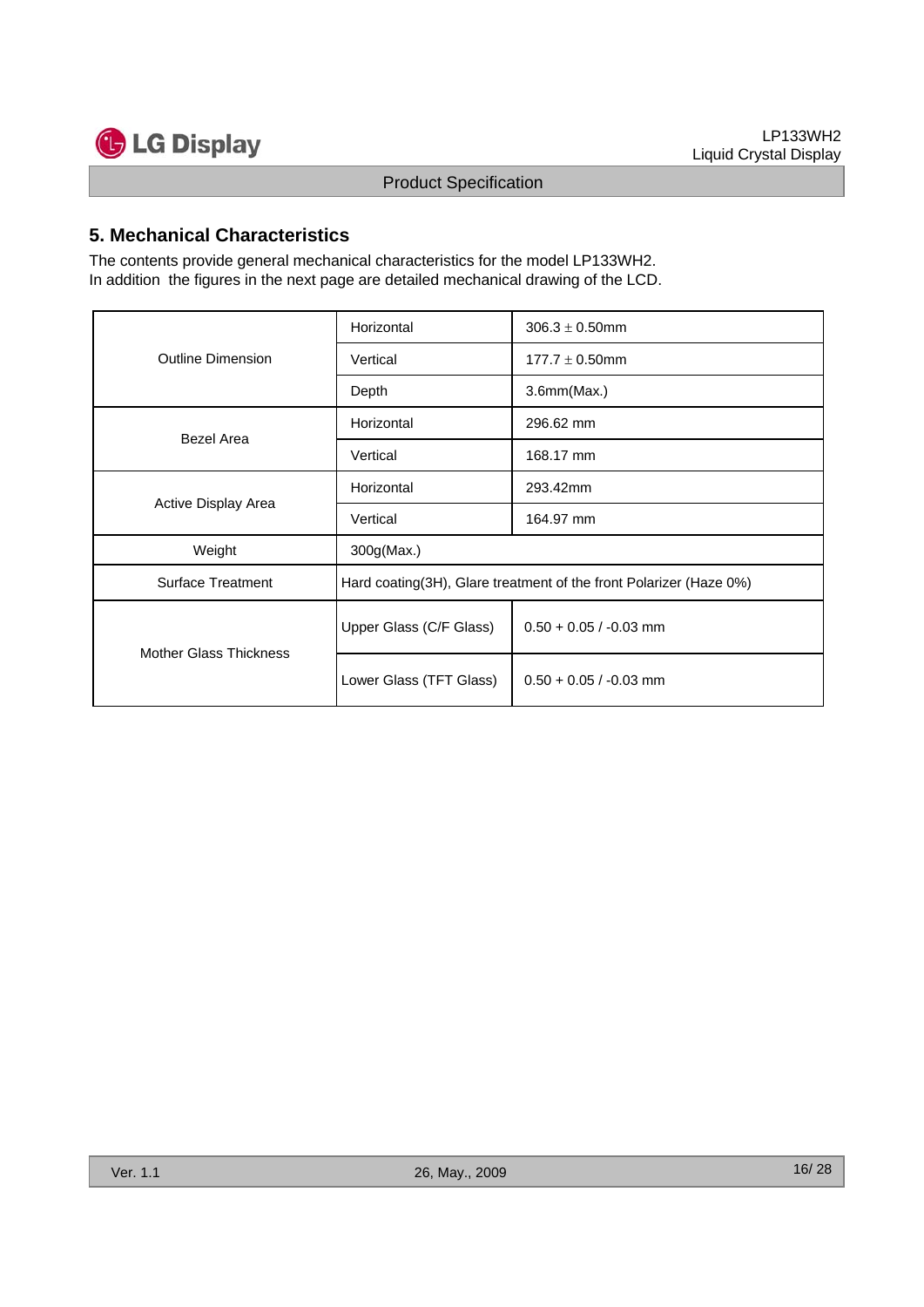

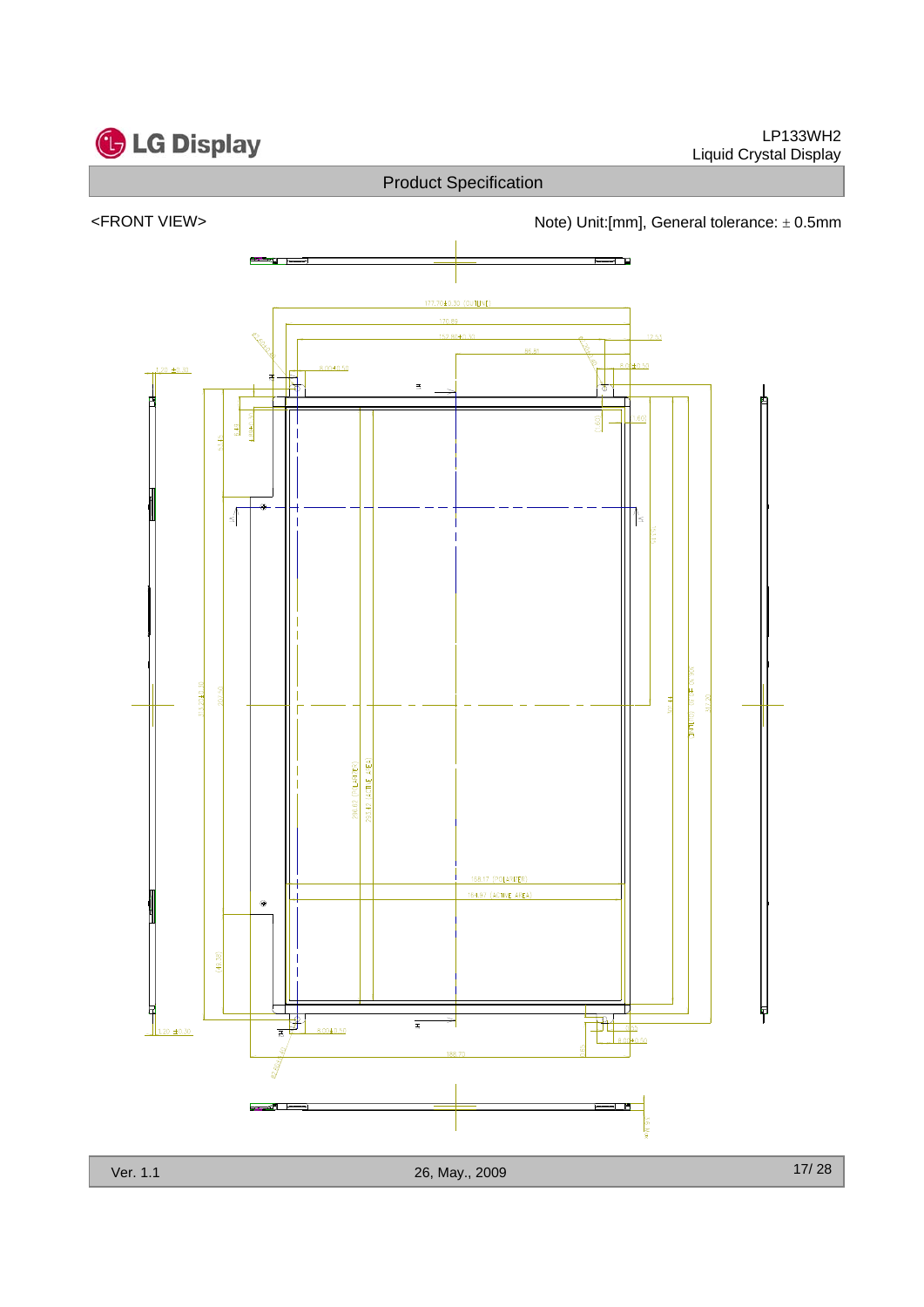

## <REAR VIEW> <networkstate of the Note) Unit:[mm], General tolerance: ± 0.5mm

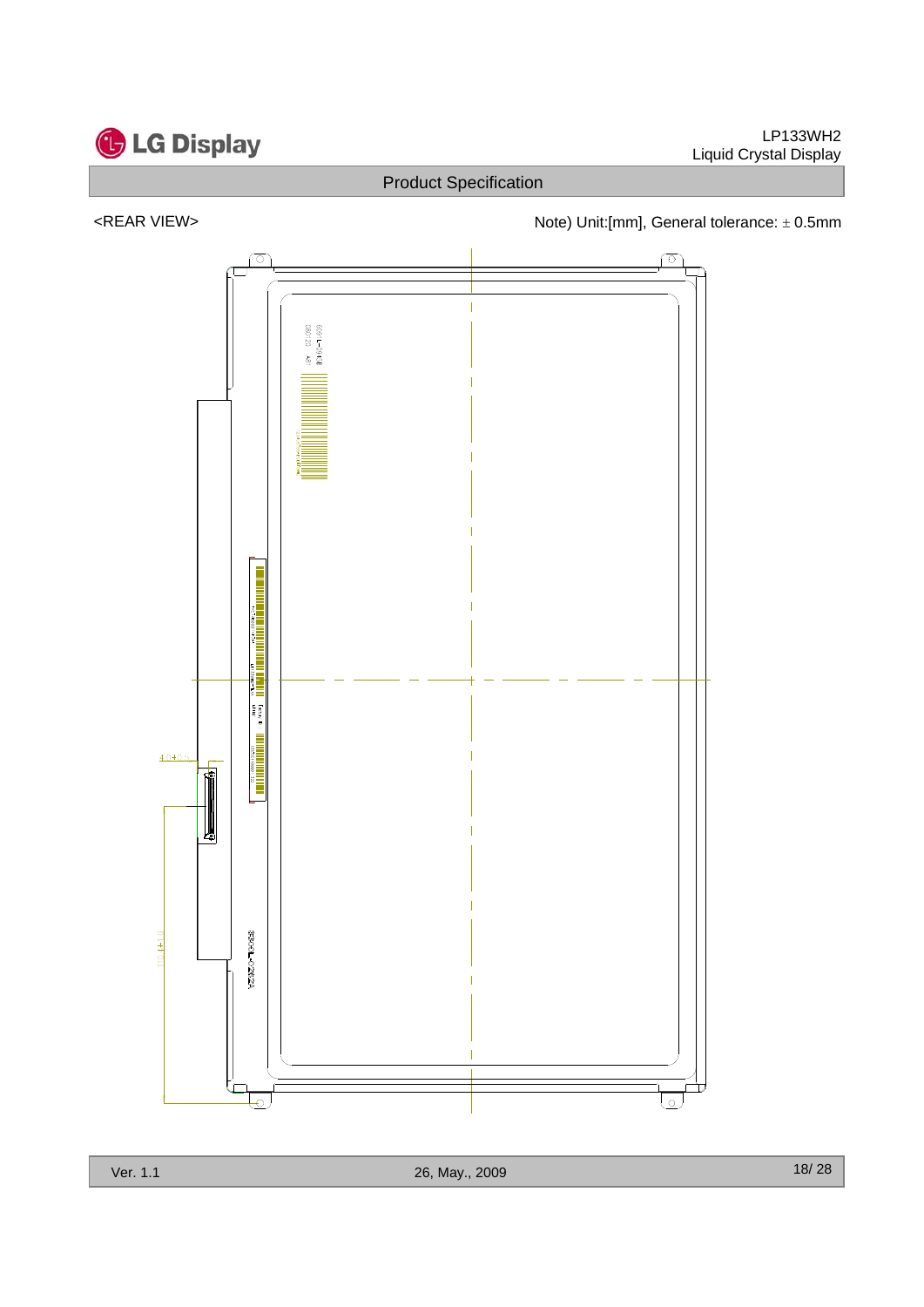

## <REAR VIEW> <networkstate of the Note) Unit:[mm], General tolerance: ± 0.5mm

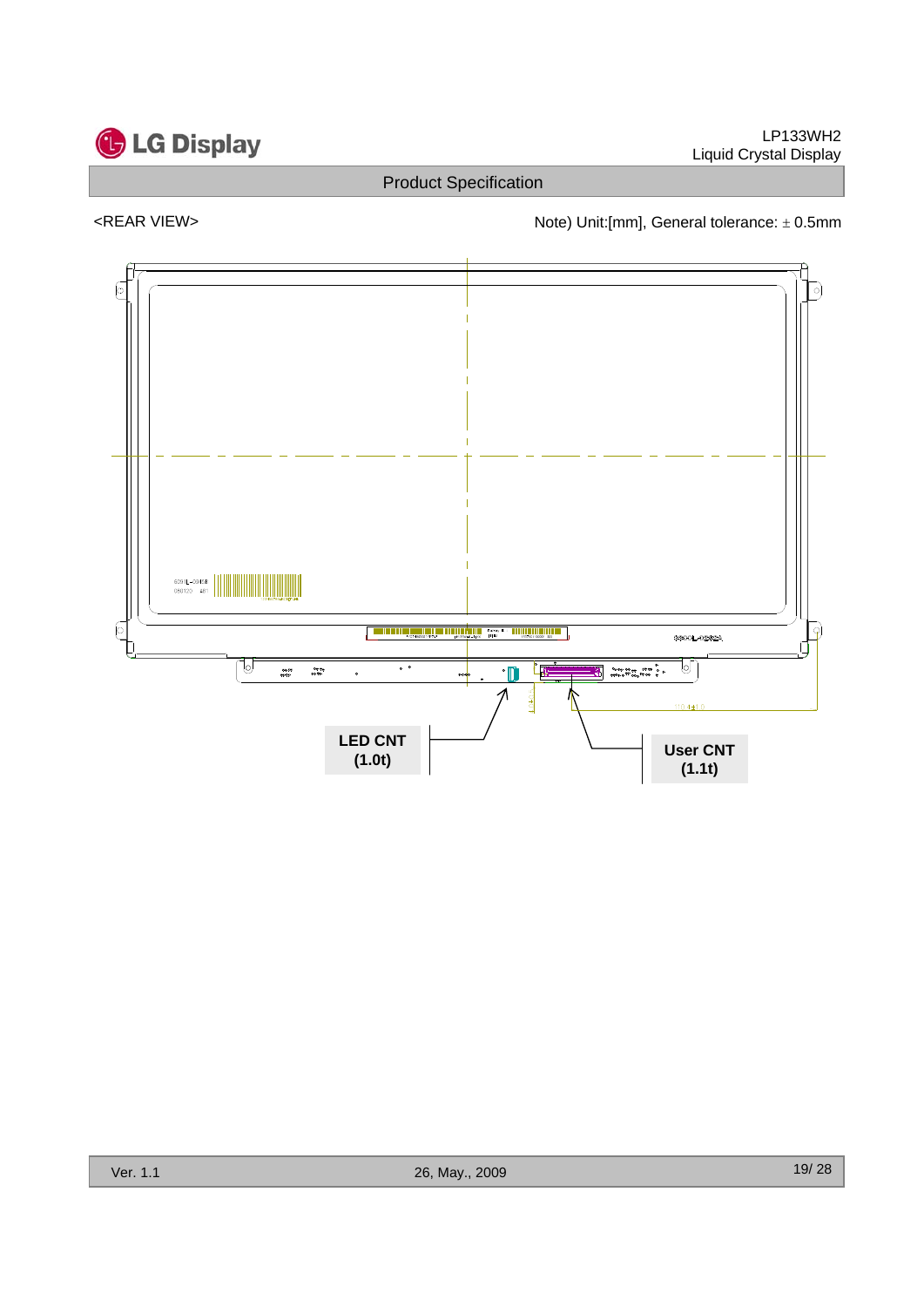

## **Backlight Exploded View. (Appendix)**



| <b>No</b>      | <b>Part Name</b>           | <b>No</b> | <b>Part Name</b> |
|----------------|----------------------------|-----------|------------------|
| 1              | Diffuser Up Sheet          | 9         | <b>LED Array</b> |
| 2              | Prism Up Sheet             | 10        | Plate Bottom     |
| 3              | <b>Prism Down Sheet</b>    |           |                  |
| 4              | <b>Diffuser Down Sheet</b> |           |                  |
| 5              | Supporter Main             |           |                  |
| 6              | Light Guide Panel          |           |                  |
| $\overline{7}$ | Reflector                  |           |                  |
| 8              | <b>LED Housing</b>         |           |                  |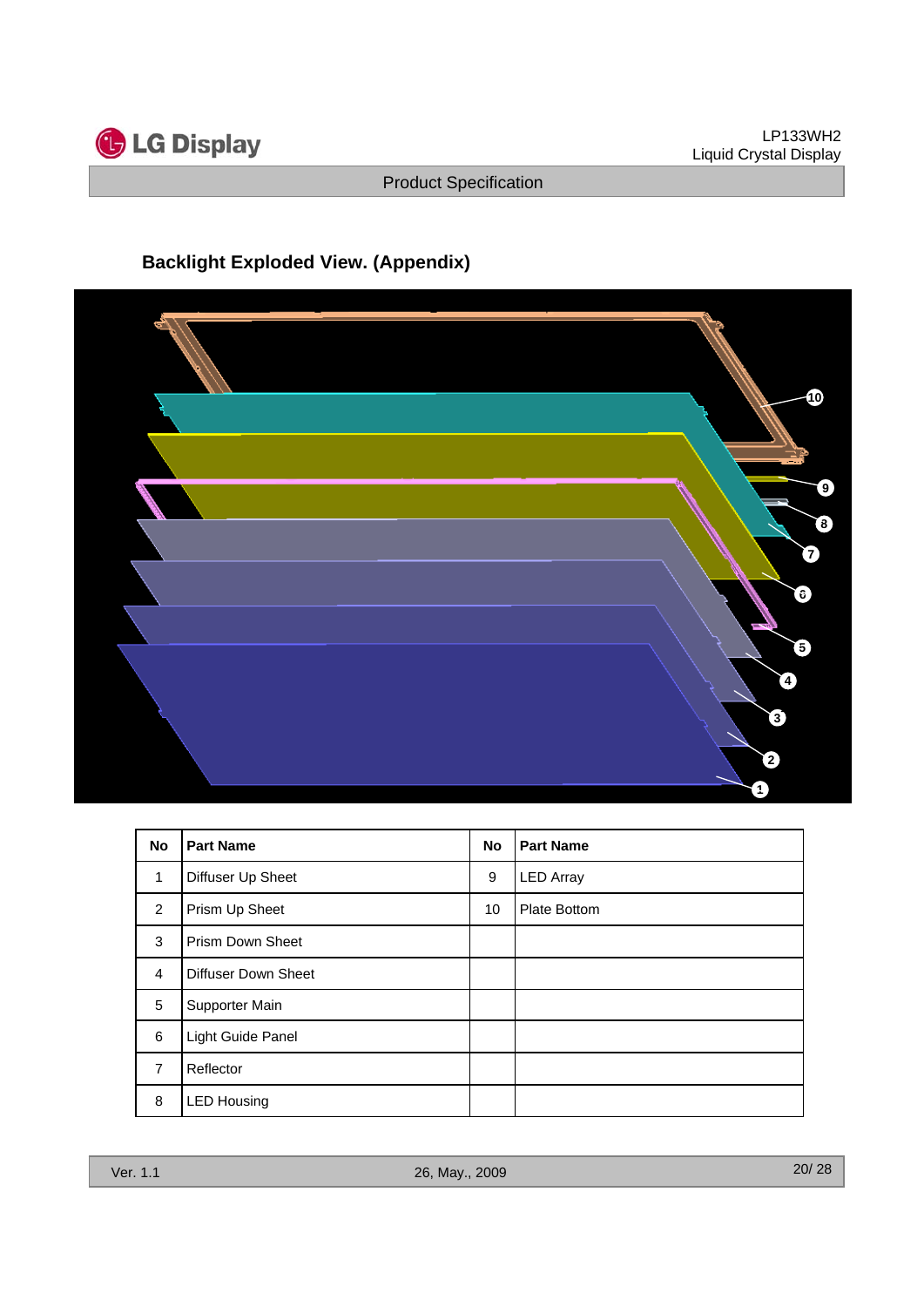

## **7. International Standards**

#### **7-1. Safety**

a) UL 60950-1:2003, First Edition, Underwriters Laboratories, Inc., Standard for Safety of Information Technology Equipment.

#### **7-2. EMC**

a) ANSI C63.4 "Methods of Measurement of Radio-Noise Emissions from Low-Voltage Electrical and Electrical Equipment in the Range of 9kHZ to 40GHz. "American National Standards Institute(ANSI), 1992

b) CISPR22 "Limits and Methods of Measurement of Radio Interface Characteristics of Information Technology Equipment." International Special Committee on Radio Interference.

c) EN 55022 "Limits and Methods of Measurement of Radio Interface Characteristics of Information Technology Equipment." European Committee for Electrotechnical Standardization.(CENELEC), 1998 ( Including A1: 2000 )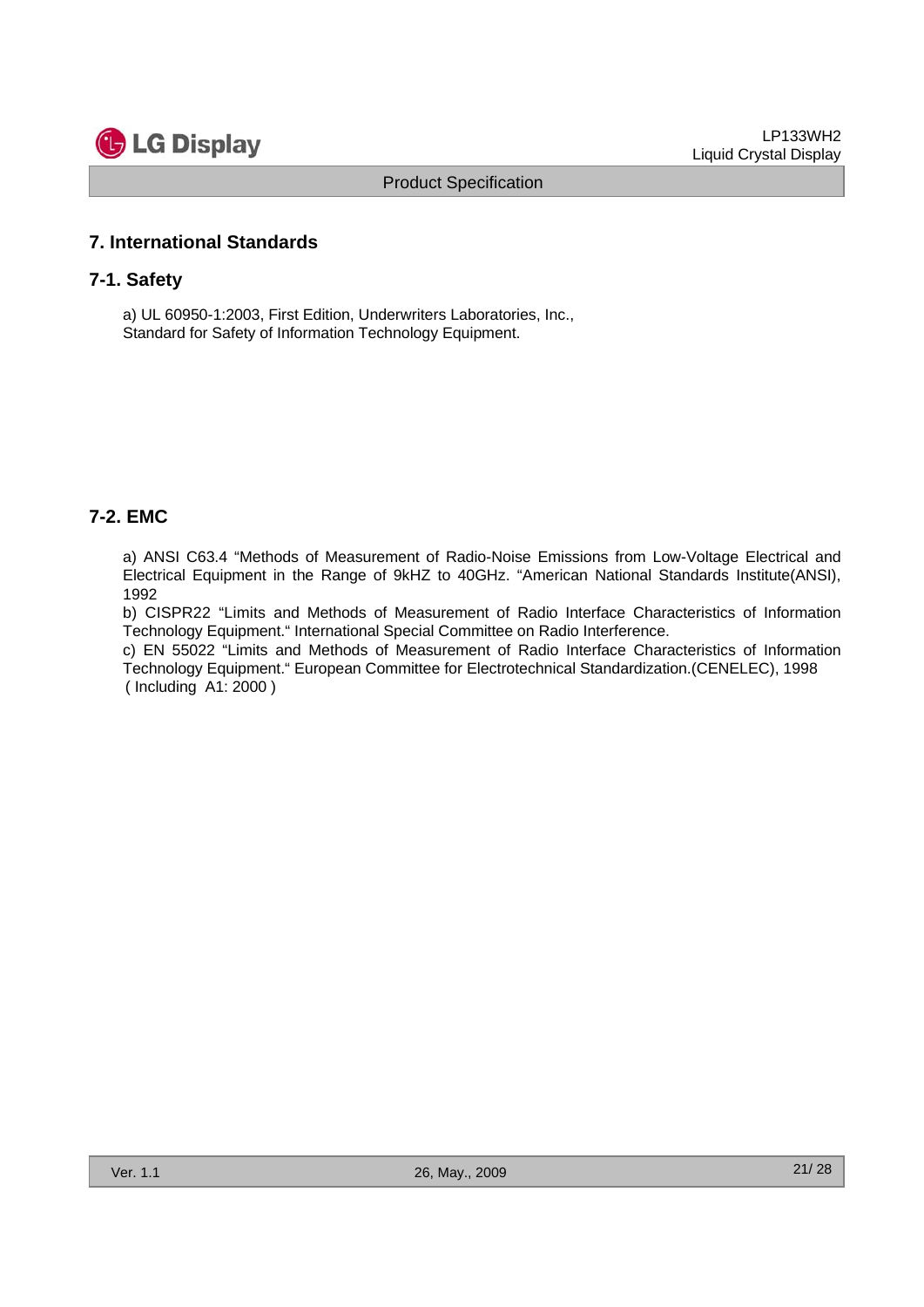

## **6. Reliability**

Environment test condition

| No.            | <b>Test Item</b>                            | Conditions                                                                                                                                                                                                                                                                                                                                                                                                    |
|----------------|---------------------------------------------|---------------------------------------------------------------------------------------------------------------------------------------------------------------------------------------------------------------------------------------------------------------------------------------------------------------------------------------------------------------------------------------------------------------|
| 1              | High temperature storage test               | Ta= $60^{\circ}$ C, 240h                                                                                                                                                                                                                                                                                                                                                                                      |
| 2              | Low temperature storage test                | Ta= -20°C, 240h                                                                                                                                                                                                                                                                                                                                                                                               |
| 3              | High temperature operation test             | Ta= 50°C, 50%RH, 240h                                                                                                                                                                                                                                                                                                                                                                                         |
| 4              | Low temperature operation test              | Ta= 0°C, 240h                                                                                                                                                                                                                                                                                                                                                                                                 |
| 5              | Vibration test (non-operating)              | Sine wave, $5 \sim 150$ Hz, 1.5G, 0.37oct/min<br>3 axis, 30 min/axis                                                                                                                                                                                                                                                                                                                                          |
| 6              | Shock test (non-operating)                  | - No functional or cosmetic defects following a shock<br>to all 6 sides delivering at least 180 G in a half sine<br>pulse no longer than 2 ms to the display module<br>- No functional defects following a shock delivering<br>at least 200 g in a half sine pulse no longer than 2<br>ms to each of 6 sides. Each of the 6 sides will be<br>shock tested with one each display, for a total of 6<br>displays |
| $\overline{7}$ | Altitude<br>operating<br>storage / shipment | $0 \sim 10,000$ feet (3,048m) 24Hr<br>$0 \sim 40,000$ feet (12,192m) 24Hr                                                                                                                                                                                                                                                                                                                                     |

{ Result Evaluation Criteria }

There should be no change which might affect the practical display function when the display quality test is conducted under normal operating condition.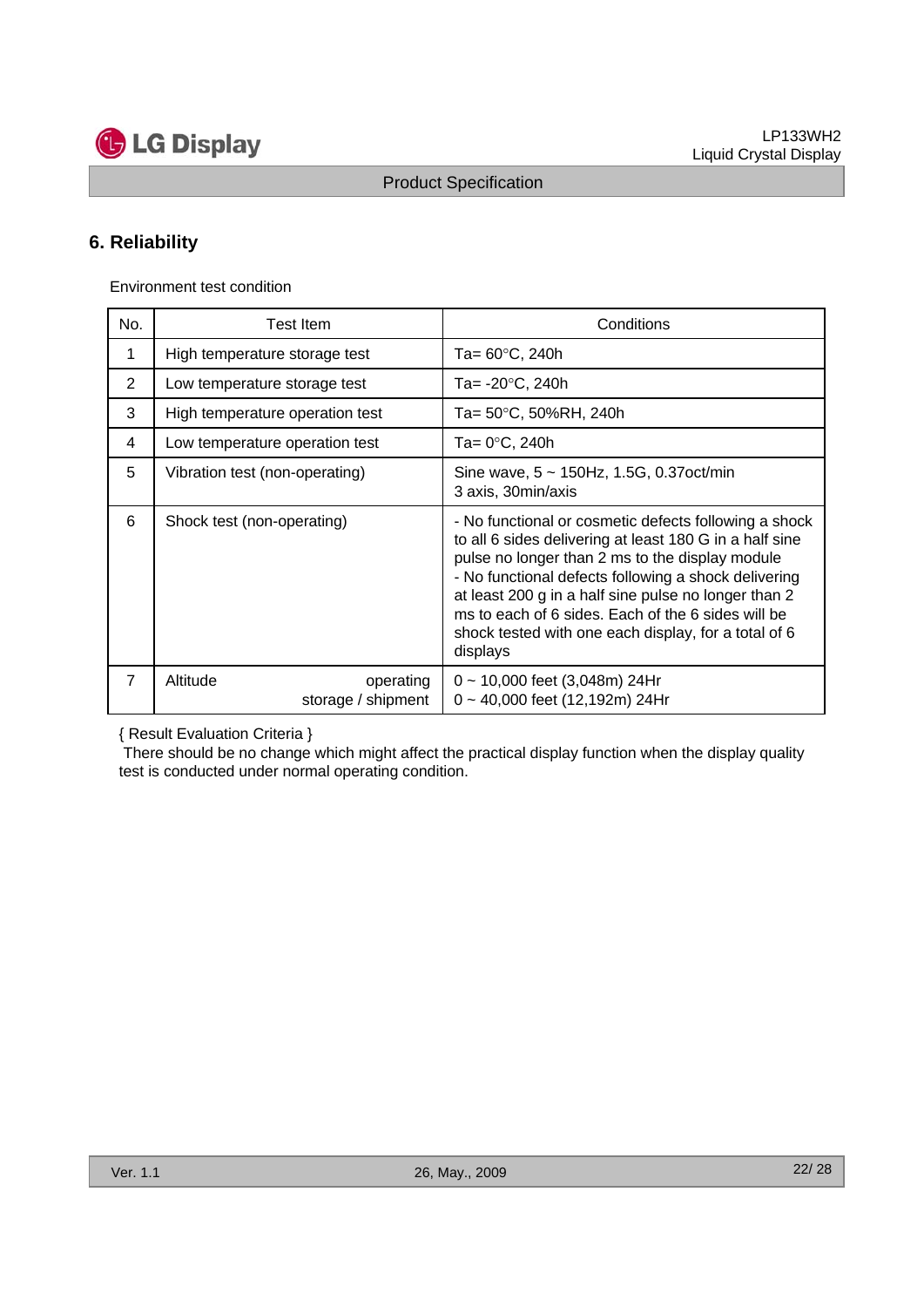

## **8. Packing**

## **8-1. Designation of Lot Mark**

a) Lot Mark



A,B,C : SIZE(INCH) D : YEAR

E : MONTH F ~ M : SERIAL NO.

#### Note

#### 1. YEAR

| Year | 2001 | 2002 | 2003 | 2004 | 2005 | 2006 | 2007 | 2008 | 2009 | 2010 |
|------|------|------|------|------|------|------|------|------|------|------|
| Mark |      |      |      |      |      |      |      |      |      |      |

#### 2. MONTH

| Month | Jan | Feb | Mar | Apr | May | Jun | Jul | Aug<br>c | Sep | Oct | Nov | Dec |
|-------|-----|-----|-----|-----|-----|-----|-----|----------|-----|-----|-----|-----|
| Mark  |     | -   |     |     |     |     |     |          |     |     | ∽   |     |

#### b) Location of Lot Mark

Serial No. is printed on the label. The label is attached to the backside of the LCD module. This is subject to change without prior notice.

## **8-2. Packing Form**

- a) Package quantity in one box : 20 pcs
- b) Box Size : 422X340X260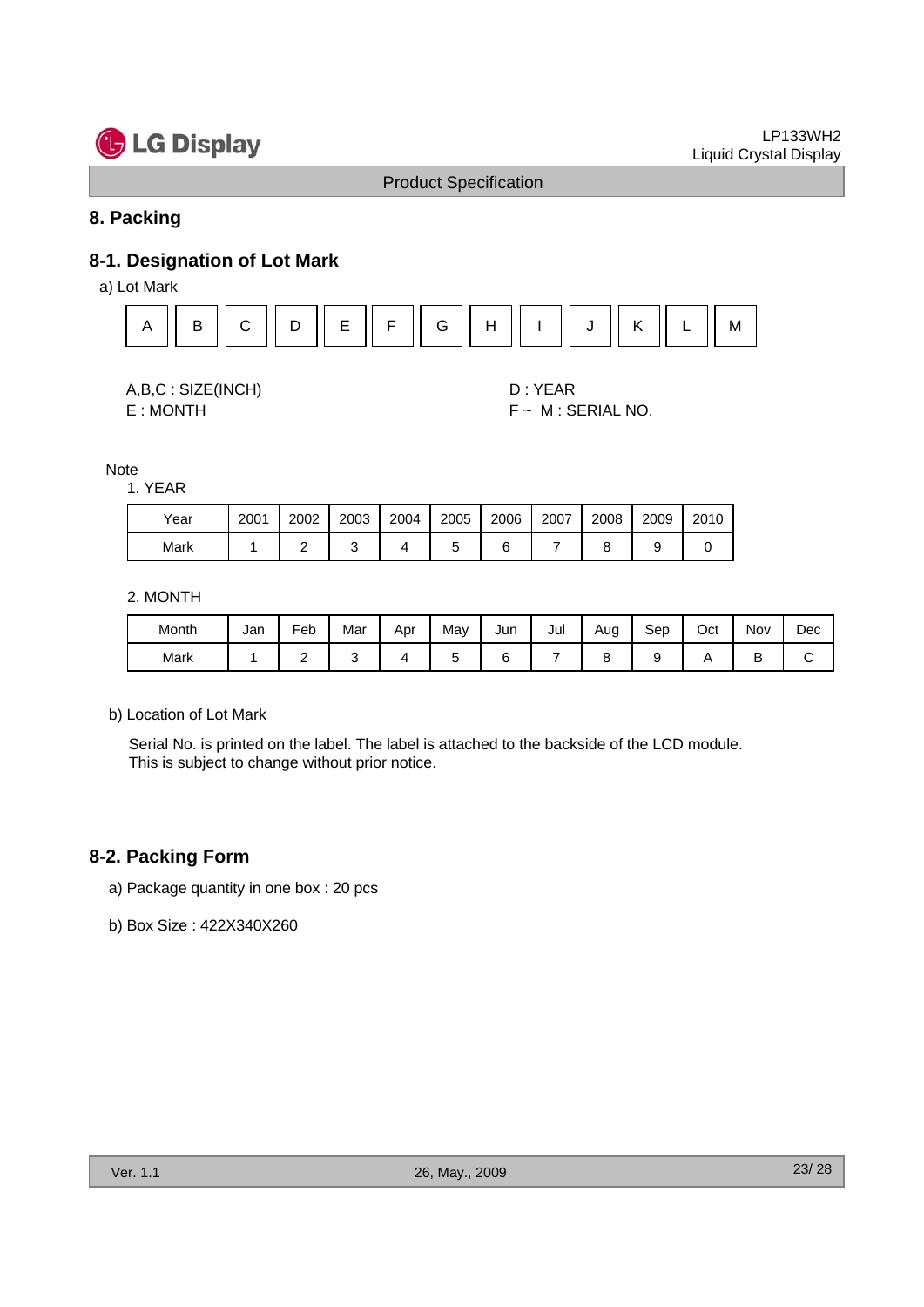

## **9. PRECAUTIONS**

Please pay attention to the followings when you use this TFT LCD module.

## **9-1. MOUNTING PRECAUTIONS**

- (1) You must mount a module using holes arranged in four corners or four sides.
- (2) You should consider the mounting structure so that uneven force (ex. Twisted stress) is not applied to the module. And the case on which a module is mounted should have sufficient strength so that external force is not transmitted directly to the module.
- (3) Please attach the surface transparent protective plate to the surface in order to protect the polarizer. Transparent protective plate should have sufficient strength in order to the resist external force.
- (4) You should adopt radiation structure to satisfy the temperature specification.
- (5) Acetic acid type and chlorine type materials for the cover case are not desirable because the former generates corrosive gas of attacking the polarizer at high temperature and the latter causes circuit break by electro-chemical reaction.
- (6) Do not touch, push or rub the exposed polarizers with glass, tweezers or anything harder than HB pencil lead. And please do not rub with dust clothes with chemical treatment. Do not touch the surface of polarizer for bare hand or greasy cloth.(Some cosmetics are detrimental to the polarizer.)
- (7) When the surface becomes dusty, please wipe gently with absorbent cotton or other soft materials like chamois soaks with petroleum benzene. Normal-hexane is recommended for cleaning the adhesives used to attach front / rear polarizers. Do not use acetone, toluene and alcohol because they cause chemical damage to the polarizer.
- (8) Wipe off saliva or water drops as soon as possible. Their long time contact with polarizer causes deformations and color fading.
- (9) Do not open the case because inside circuits do not have sufficient strength.

## **9-2. OPERATING PRECAUTIONS**

- (1) The spike noise causes the mis-operation of circuits. It should be lower than following voltage :  $V=\pm 200$ mV(Over and under shoot voltage)
- (2) Response time depends on the temperature.(In lower temperature, it becomes longer.)
- (3) Brightness depends on the temperature. (In lower temperature, it becomes lower.) And in lower temperature, response time(required time that brightness is stable after turned on) becomes longer.
- (4) Be careful for condensation at sudden temperature change. Condensation makes damage to polarizer or electrical contacted parts. And after fading condensation, smear or spot will occur.
- (5) When fixed patterns are displayed for a long time, remnant image is likely to occur.
- (6) Module has high frequency circuits. Sufficient suppression to the electromagnetic interference shall be done by system manufacturers. Grounding and shielding methods may be important to minimized the interference.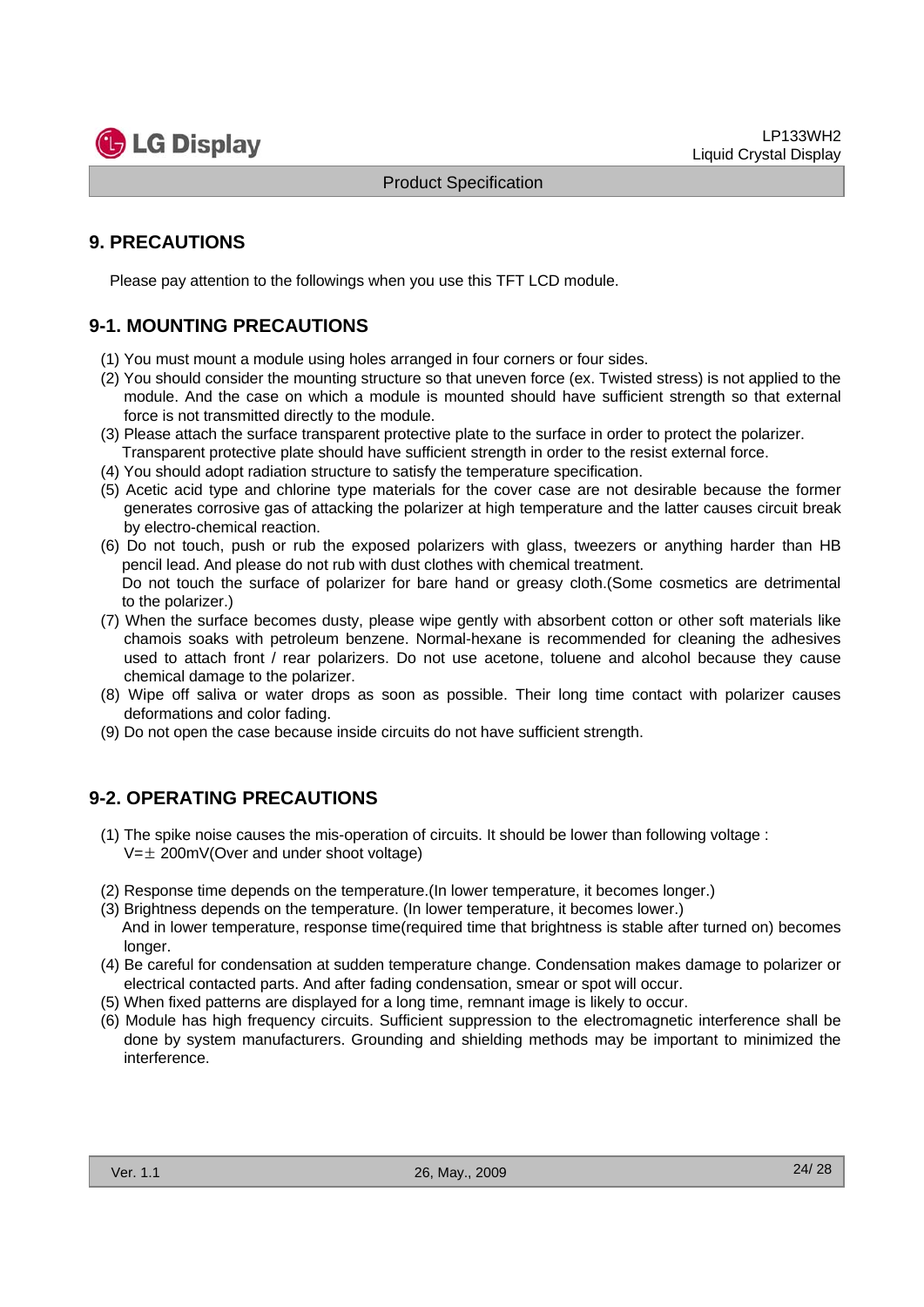

## **9-3. ELECTROSTATIC DISCHARGE CONTROL**

Since a module is composed of electronic circuits, it is not strong to electrostatic discharge. Make certain that treatment persons are connected to ground through wrist band etc. And don't touch interface pin directly.

## **9-4. PRECAUTIONS FOR STRONG LIGHT EXPOSURE**

Strong light exposure causes degradation of polarizer and color filter.

## **9-5. STORAGE**

When storing modules as spares for a long time, the following precautions are necessary.

- (1) Store them in a dark place. Do not expose the module to sunlight or fluorescent light. Keep the temperature between 5°C and 35°C at normal humidity.
- (2) The polarizer surface should not come in contact with any other object. It is recommended that they be stored in the container in which they were shipped.

## **9-6. HANDLING PRECAUTIONS FOR PROTECTION FILM**

- (1) When the protection film is peeled off, static electricity is generated between the film and polarizer. This should be peeled off slowly and carefully by people who are electrically grounded and with well ion-blown equipment or in such a condition, etc.
- (2) The protection film is attached to the polarizer with a small amount of glue. If some stress is applied to rub the protection film against the polarizer during the time you peel off the film, the glue is apt to remain on the polarizer.

Please carefully peel off the protection film without rubbing it against the polarizer.

- (3) When the module with protection film attached is stored for a long time, sometimes there remains a very small amount of glue still on the polarizer after the protection film is peeled off.
- (4) You can remove the glue easily. When the glue remains on the polarizer surface or its vestige is recognized, please wipe them off with absorbent cotton waste or other soft material like chamois soaked with normal-hexane.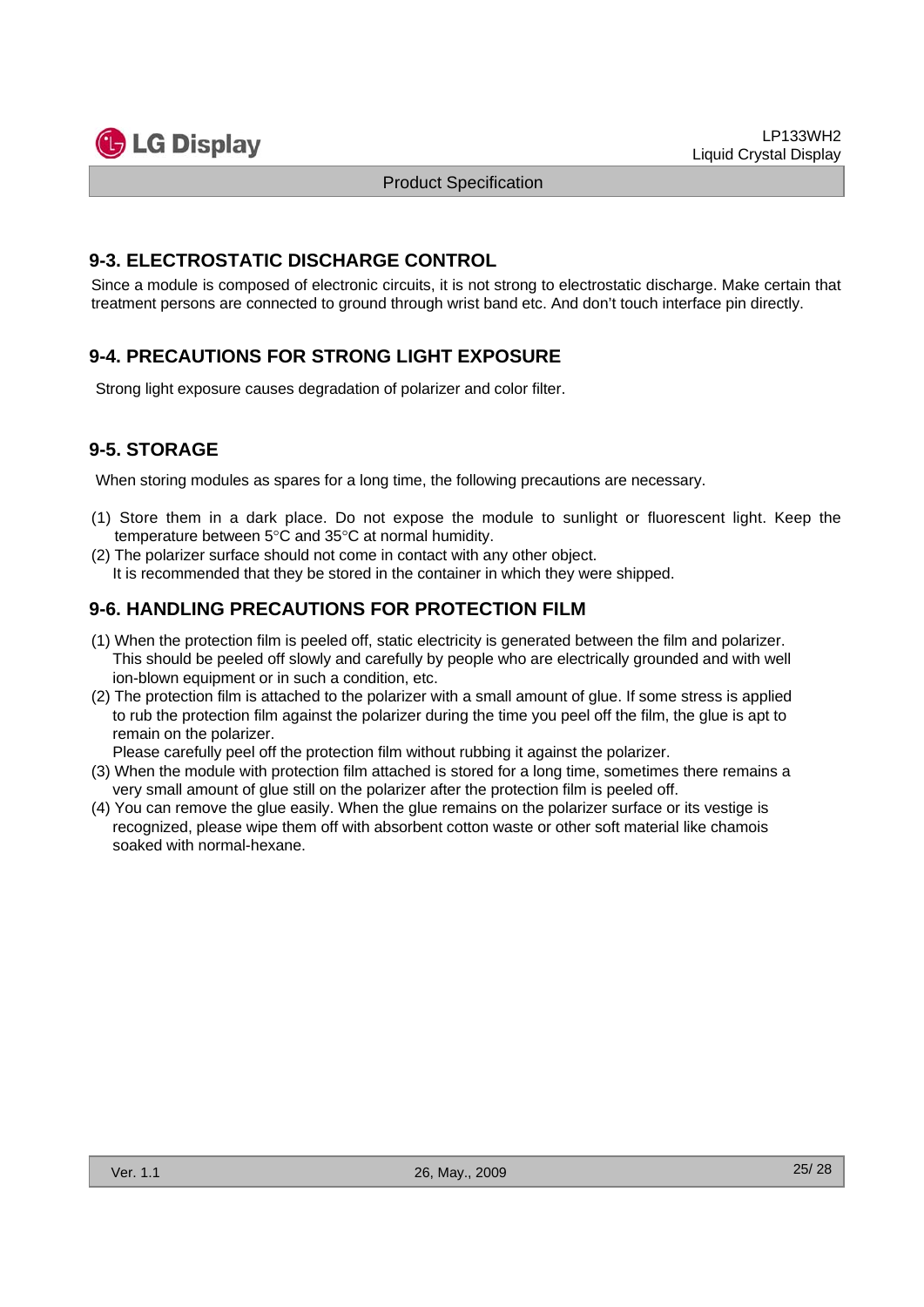

# **APPENDIX A. Enhanced Extended Display Identification Data (EEDIDTM) 1/3**LP133WH2-TLA4 E-EDID DATA (ver1.1)

| Byte#     | Byte#    |                                                            | Value            |                     | Value                                     |                                     |
|-----------|----------|------------------------------------------------------------|------------------|---------------------|-------------------------------------------|-------------------------------------|
| (decimal) | (HEX)    | <b>Field Name and Comments</b>                             | (HEX)            |                     | (binary)                                  |                                     |
| 0         | 00       | Header                                                     |                  | orol                | 0000 0000                                 |                                     |
| 1         | 01       |                                                            | F                | $rac{F}{F}$         | 1111 1111                                 |                                     |
| 2         | 02       |                                                            | F                |                     | 1111 1111                                 |                                     |
| з         | 03       |                                                            | F                |                     | F 1111 1111<br>F 1111 1111<br>F 1111 1111 | Header                              |
| 4         | 04       |                                                            | F                |                     |                                           |                                     |
| 5         | 05       |                                                            | F                |                     |                                           |                                     |
| 6<br>7    | 06       |                                                            | F                | F<br>0 <sub>0</sub> | 1111 1111                                 |                                     |
| 8         | 07<br>08 | EISA manufacturer code = LGD                               | З.               | $\sigma$            | 0000 0000<br>0011 0000                    |                                     |
| 9         | 09       |                                                            | E                | 4 <sub>1</sub>      | 1110 0100                                 |                                     |
| 10        | 0A       | Product code = 023F                                        | з                |                     | 0011 1111                                 |                                     |
| 11        | 0B       | (Hex, LSB first)                                           | 0.               | $\frac{F}{2}$       | 0000 0010                                 |                                     |
| 12        | 0C       | 32-bit serial number                                       | O.               | $\lceil 0 \rceil$   | 0000 0000                                 | Vender/                             |
| 13        | 0D       |                                                            | 0.               | "o                  | 0000 0000                                 | <b>Product ID</b>                   |
| 14        | 0E       |                                                            |                  | o Fol               | 0000 0000                                 |                                     |
| 15        | 0F       |                                                            | οľ               | $\overline{0}$      | 0000 0000                                 |                                     |
| 16        | 10       | Week of manufacture                                        | 0.               | ٥I                  | 0000 0000                                 |                                     |
| 17        | 11       | Year of manufacture = 2009                                 | 1.               | 3 <sup>1</sup>      | 0001 0011                                 |                                     |
| 18        | 12       | EDID Structure version $# = 1$                             |                  | $0$ [1]             |                                           | 0000 0001 EDID Version/             |
| 19        | 13       | EDID Revision $# = 3$                                      |                  |                     | 0 3 0000 0011                             | Revision                            |
| 20        | 14       | Video input definition = Digital I/p,non TMDS CRGB         | 8                |                     | $0$ 1000 0000                             |                                     |
| 21        | 15       | $Max H$ image size $(\text{cm}) = 29,342 \text{cm}$ $(29)$ | $\mathbf{1}$     | $\mathsf{D}$        | 0001 1101                                 | <b>Display</b>                      |
| 22        | 16       | $Max V$ image $size(cm) = 16,497cm(16)$                    | 1                | $\circ$             | 0001 0000                                 | Parameter                           |
| 23        | 17       | Display gamma = 220                                        | 7.               | 8 <sup>1</sup>      | 0111 1000                                 |                                     |
| 24        | 18       | Feature support(DPMS) = Active off, RGB Color              | 0.               |                     | A 0000 1010                               |                                     |
| 25        | 19       | Red/Green low Bits                                         | E.               |                     | $E$ 1110 1110                             |                                     |
| 26        | 1А       | Blue/White Low Bits                                        | $\overline{2}$   | 5 <sub>1</sub>      | 0010 0101                                 |                                     |
| 27        | 1B       | $Red \times$<br>$Rx = 0,585$                               | $\overline{9}$   | $\overline{5}$      | 1001 0101                                 |                                     |
| 28        | 1C       | Red Y<br>$Py = 0.350$                                      | 5                | $\overline{9}$      | 0101 1001                                 |                                     |
| 29        | 1D.      | Green X<br>$Gx = 0,335$                                    | 5<br>8           | $\overline{5}$      | 0101 0101                                 | Color                               |
| 30<br>31  | 1E<br>1F | Green Y<br>$Gy = 0,545$<br>$B$ lue $X$                     | 2                | 9                   | 0010 1001                                 | $\theta$   1000 1011 Characteristic |
| 32        | 20       | $Bx = 0,160$<br>Blue Y<br>$By = 0.135$                     | $\overline{2}$   | $\overline{2}$      | 0010 0010                                 |                                     |
| 33        | 21       | White $\times$<br>$Wx = 0.313$                             | $\overline{5}$   | $\overline{0}$      | 0101 0000                                 |                                     |
| 34        | 22       | White Y<br>$Wy = 0.329$                                    | 5.               | $\overline{4}$      | 0101 0100                                 |                                     |
| 35        | 23       | Established Timing I                                       |                  | $0$ [ $0$ ]         | 0000 0000                                 | <b>Established</b>                  |
| 36        | 24       | Established Timing II                                      | 0                | ÖΪ                  | 0000 0000                                 | Timings                             |
| 37        | 25       | Manufacturer's Timings                                     | 0.               | $\overline{0}$      | 0000 0000                                 |                                     |
| 38        | 26       | Standard Timing Identification 1 was not used              | $\mathbf{0}$     | I1.                 | 0000 0001                                 |                                     |
| 39        | 27       | Standard Timing Identification 1 was not used              | $\bf{0}$         | 1                   | 0000 0001                                 |                                     |
| 40        | 28       | Standard Timing Identification 2 was not used              | $\mathbf{0}$     | 1                   | 0000 0001                                 |                                     |
| 41        | 29       | Standard Timing Identification 2 was not used              | $\mathbf{0}$     | 1                   | 0000 0001                                 |                                     |
| 42        | 2A       | Standard Timing Identification 3 was not used              | $\mathbf 0$      | $\mathbf{1}$        | 0000 0001                                 |                                     |
| 43        | 2В       | Standard Timing Identification 3 was not used              | 0                | $\vert$ 1           | 0000 0001                                 |                                     |
| 44        | 2C       | Standard Timing Identification 4 was not used              | 0                | 1                   | 0000 0001                                 | Standard                            |
| 45        | 2D       | Standard Timing Identification 4 was not used              | 0                | 1                   | 0000 0001                                 | <b>Timing ID</b>                    |
| 46        | 2E       | Standard Timing Identification 5 was not used              | $\mathbf{0}$     | 1                   | 0000 0001                                 |                                     |
| 47        | 2F       | Standard Timing Identification 5 was not used              | 0                | $\mathbf{1}$        | 0000 0001                                 |                                     |
| 48        | 30       | Standard Timing Identification 6 was not used              | $\boldsymbol{0}$ | 1                   | 0000 0001                                 |                                     |
| 49        | 31       | Standard Timing Identification 6 was not used              | 0                | 1                   | 0000 0001                                 |                                     |
| 50        | 32       | Standard Timing Identification 7 was not used              | 0                | 1                   | 0000 0001                                 |                                     |
| 51        | 33       | Standard Timing Identification 7 was not used              | 0                | $\mathbf{1}$        | 0000 0001                                 |                                     |
| 52        | 34       | Standard Timing Identification 8 was not used              | 0                | 1                   | 0000 0001                                 |                                     |
| 53        | 35       | Standard Timing Identification 8 was not used              | $\mathbf{0}$     | 1                   | 0000 0001                                 |                                     |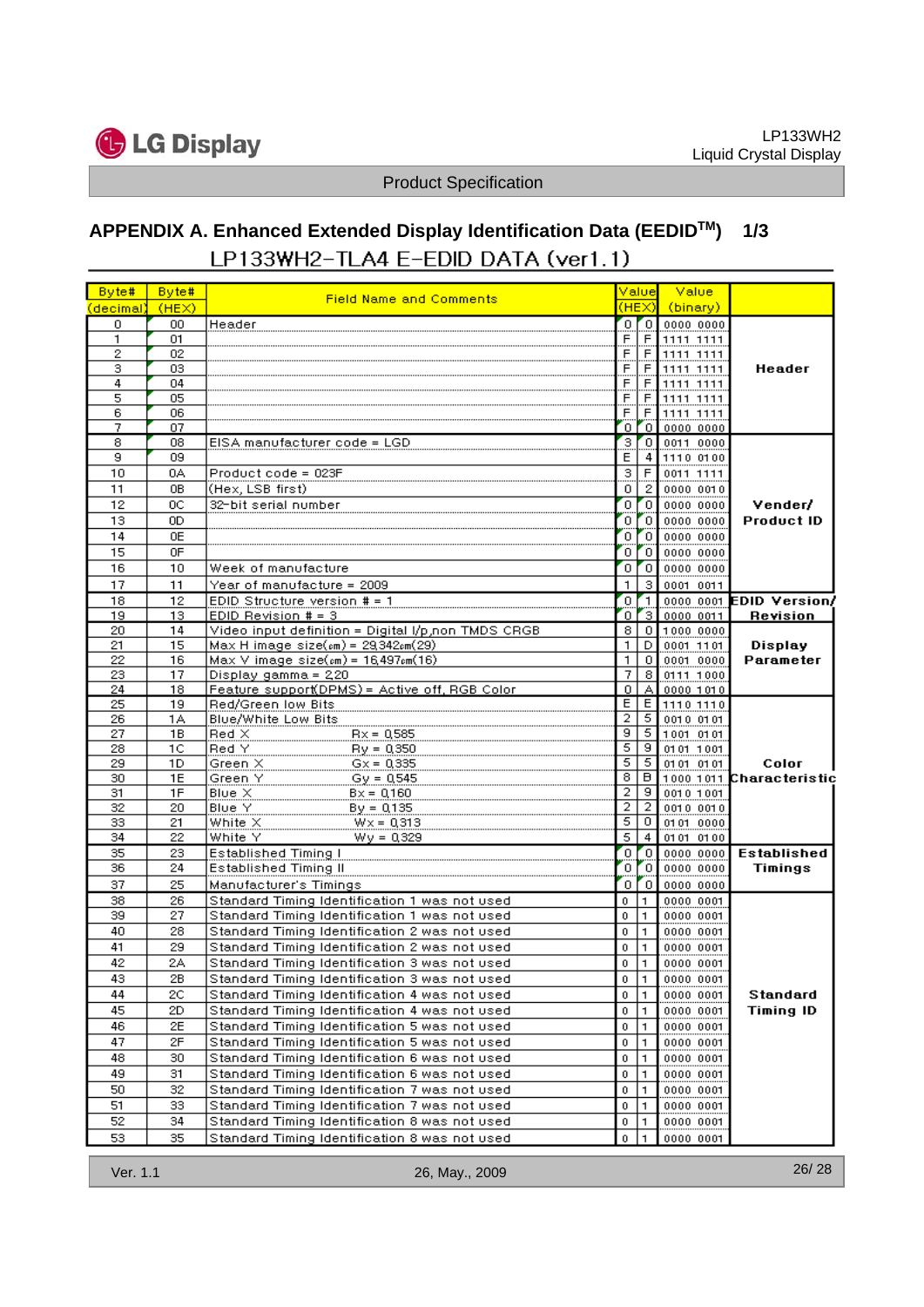

# **APPENDIX A. Enhanced Extended Display Identification Data (EEDIDTM) 2/3**

| Byte#           | Byte#    | <b>Field Name and Comments</b>                                                      | Value                     |                          | <b>Value</b>                                                                                                                                               |               |
|-----------------|----------|-------------------------------------------------------------------------------------|---------------------------|--------------------------|------------------------------------------------------------------------------------------------------------------------------------------------------------|---------------|
| (decimal) (HEX) |          |                                                                                     |                           | (HEX)L                   | (binary)                                                                                                                                                   |               |
| 54              | 36       | 1600 X 900 @ 60Hz mode : pixel clock = 72,3MHz                                      | 3                         |                          | E 0011 1110                                                                                                                                                |               |
| 55              | 37       | (Stored LSB first)                                                                  | $\mathbf{1}$              |                          | C 0001 1100                                                                                                                                                |               |
| 56              | 38       | Horizontal Active = 1366 pixels                                                     | $\overline{5}$            | -6 I                     | 0101 0110                                                                                                                                                  |               |
| 57              | 39       | Horizontal Blanking = 160 pixels                                                    | Ā                         | $\mathbf 0$              | 1010 0000                                                                                                                                                  |               |
| 58              | 3A       | Horizontal Active : Horizontal Blanking = 1366 : 160                                | $\overline{5}$            | $\overline{0}$           | 0101 0000                                                                                                                                                  |               |
| 59              | 3B       | Vertical Avtive = 768 lines                                                         | $\overline{\mathfrak{o}}$ | $\overline{0}$           | 0000 0000                                                                                                                                                  |               |
| 60              | 3C       | Vertical Blanking = 22 lines                                                        | 1                         | 6                        | 0001 0110                                                                                                                                                  |               |
| 61              | 3D       | Vertical Active : Vertical Blanking = 768 : 22                                      | 3                         | $\overline{0}$           | 0011 0000                                                                                                                                                  | <b>Timing</b> |
| 62              | 3E       | Horizontal Sync, Offset = 48 pixels                                                 | 3                         | $\overline{0}$           | 0011 0000                                                                                                                                                  | Descriptor    |
| 63              | 3F       | Horizontal Sync Pulse Width = 32 pixels                                             | $\overline{2}$            | $\overline{0}$           | 0010 0000                                                                                                                                                  | #1            |
| 64              | 40       | Vertical Sync Offset = 3 lines, Sync Width = 5 lines                                | $\overline{\overline{3}}$ | $\overline{5}$           | 0011 0101                                                                                                                                                  |               |
| 65              | 41       | Horizontal Vertical Sync Offset/Width upper 2bits = 0                               | ō                         | $\overline{\phantom{a}}$ | 0000 0000                                                                                                                                                  |               |
| 66              | 42       | Horizontal Image Size = 293,42mm(293)                                               | 2                         |                          | 5 0010 0101                                                                                                                                                |               |
| 67              | 43.      | Vertical Image Size = 164,97mm(165)                                                 | А                         |                          |                                                                                                                                                            |               |
| 68              | 44       | Horizontal & Vertical Image Size                                                    | 1                         | Ō                        | 0001 0000                                                                                                                                                  |               |
| 69              | 45       | Horizontal Border = 0                                                               | O.                        | ۳õ                       | 0000 0000                                                                                                                                                  |               |
| 70              | 46       | Vertical Border = $0$                                                               | 0                         | r٥                       | 0000 0000                                                                                                                                                  |               |
| 71              | 47       | Non-interlaced, Normal display, no stereo, Digital separate sync, H/V pol negatives | 1                         |                          | 9 0001 1001                                                                                                                                                |               |
| 72              | 48       | Detailed Timing Descriptor #2                                                       | 0                         | 'Θ                       | 0000 0000                                                                                                                                                  |               |
| 73              | 49       |                                                                                     | O.                        |                          | $0$ 0000 0000                                                                                                                                              |               |
| 74              | 4Α       |                                                                                     | Ō.                        | r o I                    | 0000 0000                                                                                                                                                  |               |
| 75              | 4В       |                                                                                     | 0                         | 70 I                     | 0000 0000                                                                                                                                                  |               |
| 76              | 4C       |                                                                                     | O.                        |                          | $0$ 0000 0000                                                                                                                                              |               |
| 77              | 4D       |                                                                                     | Ō.                        | r o I                    | 0000 0000                                                                                                                                                  |               |
| 78              | 4E       |                                                                                     | 0.                        |                          | $0$ 0000 0000                                                                                                                                              | Detailed      |
| 79              | 4F       |                                                                                     | 0                         |                          | $0$ 0000 0000                                                                                                                                              | Timing        |
| 80              | 50       |                                                                                     |                           | $0$ [ $0$ ]              | 0000 0000                                                                                                                                                  | Description   |
| 81              | 51       |                                                                                     | O.                        | $\sim$                   | 0000 0000                                                                                                                                                  | #2            |
| 82              | 52       |                                                                                     | 0                         |                          | 0   0000 0000                                                                                                                                              |               |
| 83              | 53       |                                                                                     | $\overline{0}$            | $\overline{\phantom{a}}$ | 0000 0000                                                                                                                                                  |               |
| 84              | 55       |                                                                                     | O.                        | $\sim$                   | 0000 0000                                                                                                                                                  |               |
| 85              | 55       |                                                                                     | O.                        | r o l                    | 0000 0000                                                                                                                                                  |               |
| 86              | 56       |                                                                                     | O.                        | $\sim$                   | 0000 0000                                                                                                                                                  |               |
| 87              | 57       |                                                                                     | O.<br>O.                  | r o l<br>rol             | 0000 0000<br>0000 0000                                                                                                                                     |               |
| 88<br>89        | 58<br>59 |                                                                                     | O.                        | Zo l                     | 0000 0000                                                                                                                                                  |               |
| 90              | 5A       | Detailed Timing Descriptor #3                                                       | 0                         | ZO.                      | 0000 0000                                                                                                                                                  |               |
| 91              | 5B       |                                                                                     | 0                         |                          | $0$ 0000 0000                                                                                                                                              |               |
| 92              | 5C       |                                                                                     |                           |                          |                                                                                                                                                            |               |
| 93              | 5D       |                                                                                     |                           |                          | $\begin{array}{ c c c c c }\hline 0 & 0 & 0 & 0 & 0 & 0 & 0 \\ \hline 0 & 0 & 0 & 0 & 0 & 0 & 0 \\ \hline 1 & 0 & 0 & 0 & 0 & 0 & 0 \\ \hline \end{array}$ |               |
| 94              | 5E       |                                                                                     |                           |                          | 0 0 0 0000 0000                                                                                                                                            |               |
| 95              | 5F       |                                                                                     | 0                         | ۰٥                       | 0000 0000                                                                                                                                                  |               |
| 96              | 60       |                                                                                     | 0                         | Ο                        | 0000 0000                                                                                                                                                  | Detailed      |
| 97              | 61       |                                                                                     | 0.                        | ο                        | 0000 0000                                                                                                                                                  | Timing        |
| 98              | 62       |                                                                                     | 4                         | С                        | 0100 1100                                                                                                                                                  | Description   |
| 99              | 63       | ₫                                                                                   | 4                         | 7                        | 0100 0111                                                                                                                                                  | #3            |
| 100             | 64       | <u>a</u>                                                                            | 4                         | 4                        | 0100 0100                                                                                                                                                  |               |
| 101             | 65       | <u>. l</u>                                                                          | 6                         | 9                        | 0110 1001                                                                                                                                                  |               |
| 102             | 66       | S.                                                                                  | 7                         | з                        | 0111 0011                                                                                                                                                  |               |
| 103             | 67       | Р.                                                                                  | 7                         | 0                        | 0111 0000                                                                                                                                                  |               |
| 104             | 68       |                                                                                     | 6                         | с                        | 0110 1100                                                                                                                                                  |               |
| 105             | 69       | ్లి                                                                                 | 6                         | -1                       | 0110 0001                                                                                                                                                  |               |
| 106             | 6A       | <u>.У.,</u>                                                                         | 7                         | 9                        | 0111 1001                                                                                                                                                  |               |
| 107             | 6В       | LF                                                                                  | 0                         |                          | 0000 1010                                                                                                                                                  |               |